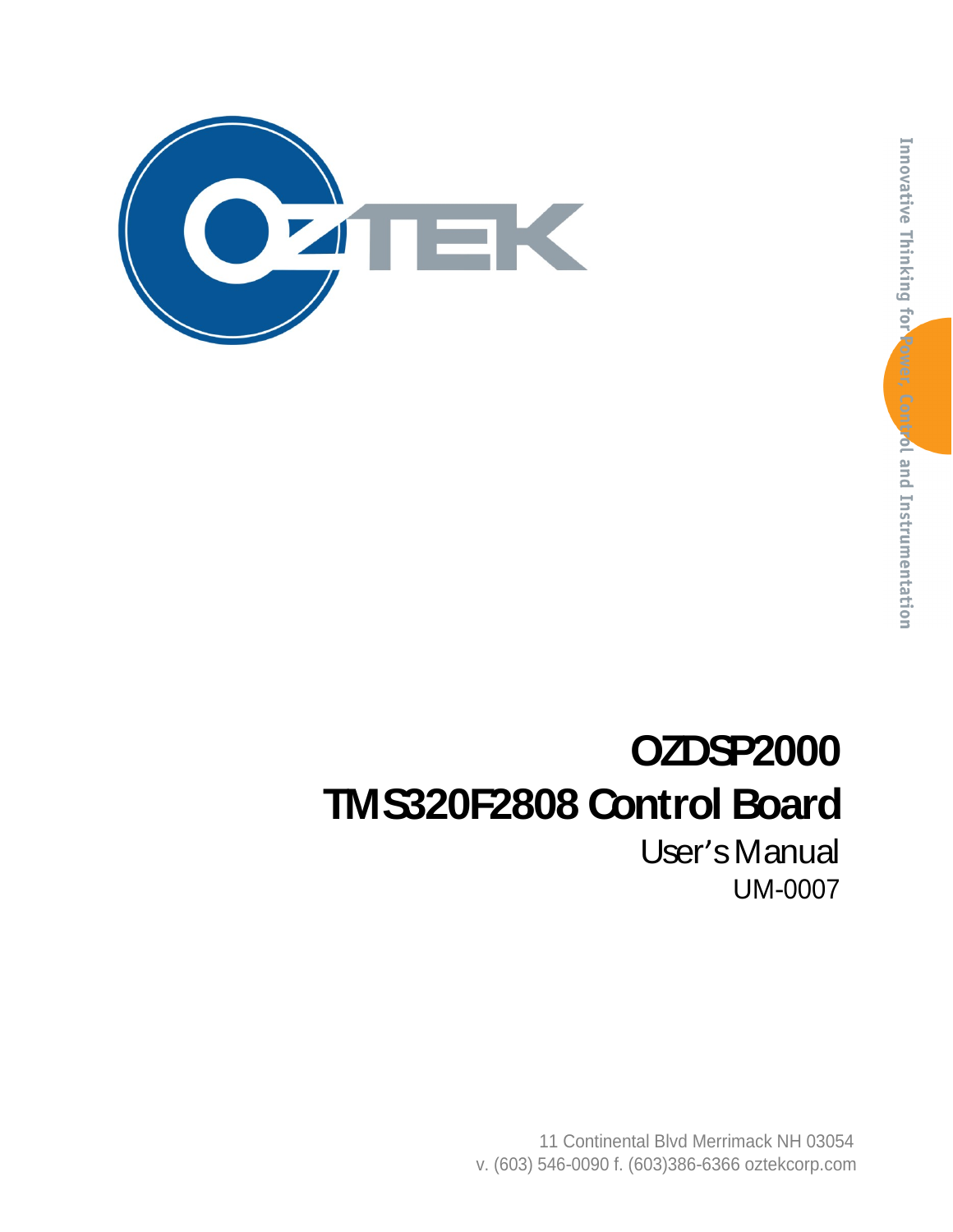#### **About Oztek**

Oztek Corp. is proven innovator of power, control, and instrumentation solutions for the most demanding industrial applications. Oztek products include variable motor drives, grid tie inverters, frequency converters, stand alone inverters, DC/DC converters, and DSP based control boards for power control applications.

#### **Trademarks**

OZDSP2000 is a trademark of Oztek Corp. Other trademarks, registered trademarks, and product names are the property of their respective owners and are used herein for identification purposes only.

#### **Notice of Copyright**

Oztek OZDSP2000 User's Manual @ July 2007 Oztek Corp. All rights reserved.

#### **Exclusion for Documentation**

UNLESS SPECIFICALLY AGREED TO IN WRITING, Oztek Corp. ("Oztek")

- (A) MAKES NO WARRANTY AS TO THE ACCURACY, SUFFICIENCY OR SUITABILITY OF ANY TECHNICAL OR OTHER INFORMATION PROVIDED IN ITS MANUALS OR OTHER DOCUMENTATION.
- (B) ASSUMES NO RESPONSIBILITY OR LIABILITY FOR LOSSES, DAMAGES, COSTS OR EXPENSES, WHETHER SPECIAL, DIRECT, INDIRECT,<br>CONSEQUENTIAL OR INCIDENTAL, WHICH MIGHT ARISE OUT OF THE USE OF SUCH INFORMATION. THE USE OF ANY SUCH INFORMATION WILL BE ENTIRELY AT THE USER'S RISK.
- (C) IF THIS MANUAL IS IN ANY LANGUAGE OTHER THAN ENGLISH, ALTHOUGH STEPS HAVE BEEN TAKEN TO MAINTAIN THE ACCURACY OF THE TRANSLATION, THE ACCURACY CANNOT BE GUARANTEED. APPROVED OZTEK CONTENT IS CONTAINED WITH THE ENGLISH LANGUAGE VERSION WHICH IS POSTED AT WWW.OZTEKCORP.COM.

**Date and Revision** February 2012 Rev G

**Part Number** UM-0007

#### **Contact Information**

USA and the contract of the contract of the contract of the contract of the contract of the contract of the contract of the contract of the contract of the contract of the contract of the contract of the contract of the co Telephone: 603-546-0090 Fax: 603-386-6366 Email techsupport@oztekcorp.com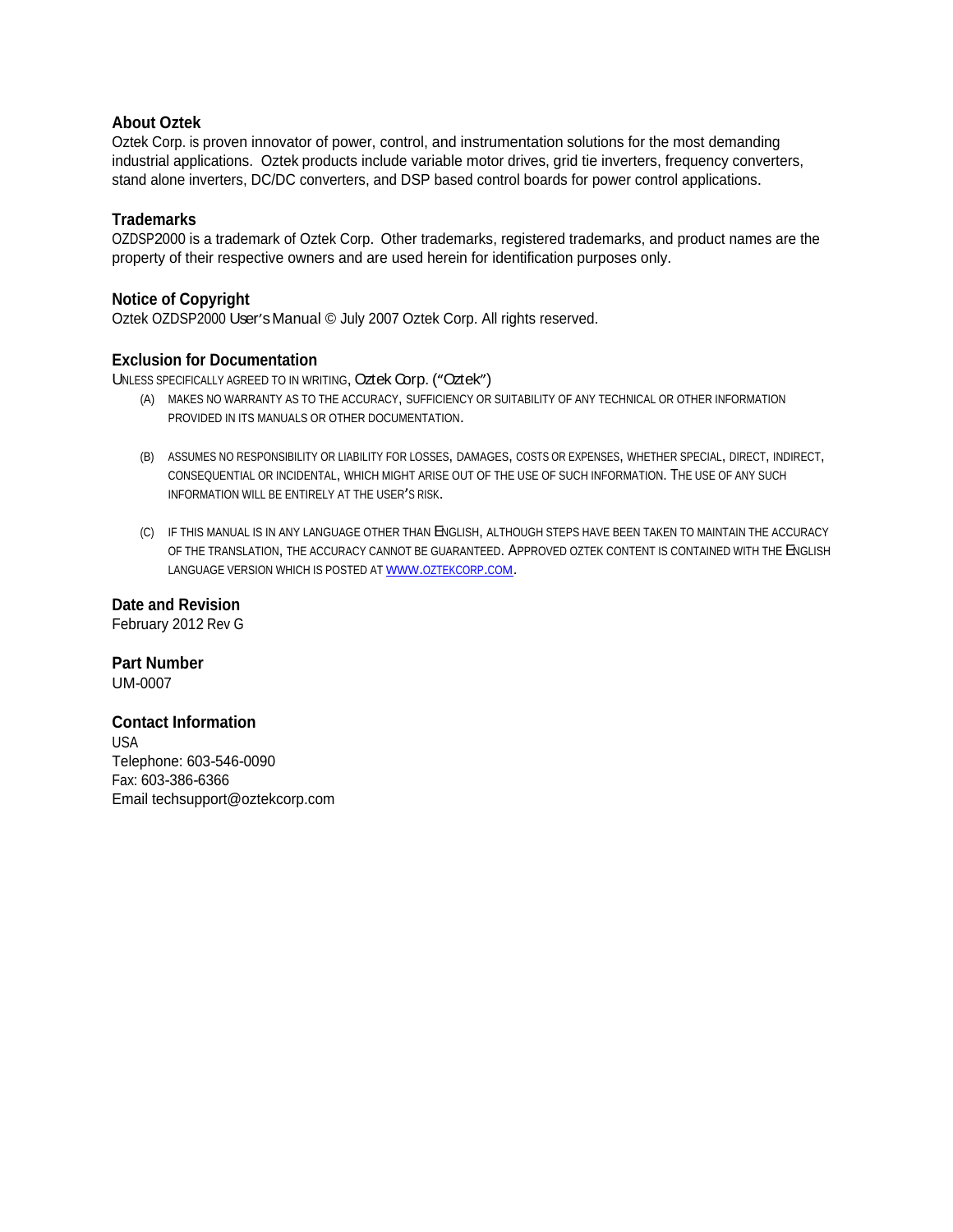# **Table of Contents**

| 1. Introduction   |  |
|-------------------|--|
| 1.1               |  |
| 1.2               |  |
| 1.3               |  |
| 1.3.1             |  |
| 1.3.2             |  |
|                   |  |
| 2.1               |  |
| 2.2               |  |
| 2.2.1             |  |
| 2.2.2             |  |
| 2.2.3             |  |
| 2.2.4             |  |
| 2.2.5             |  |
| 2.2.6             |  |
| 2.2.7             |  |
| 2.2.8             |  |
| 2.2.8.1           |  |
| 2.2.8.2           |  |
| 229               |  |
| 2.2.9.1           |  |
| 3. DSP Interface. |  |
| 3.1               |  |
| 3.1.1             |  |
| 3.1.2             |  |
|                   |  |
|                   |  |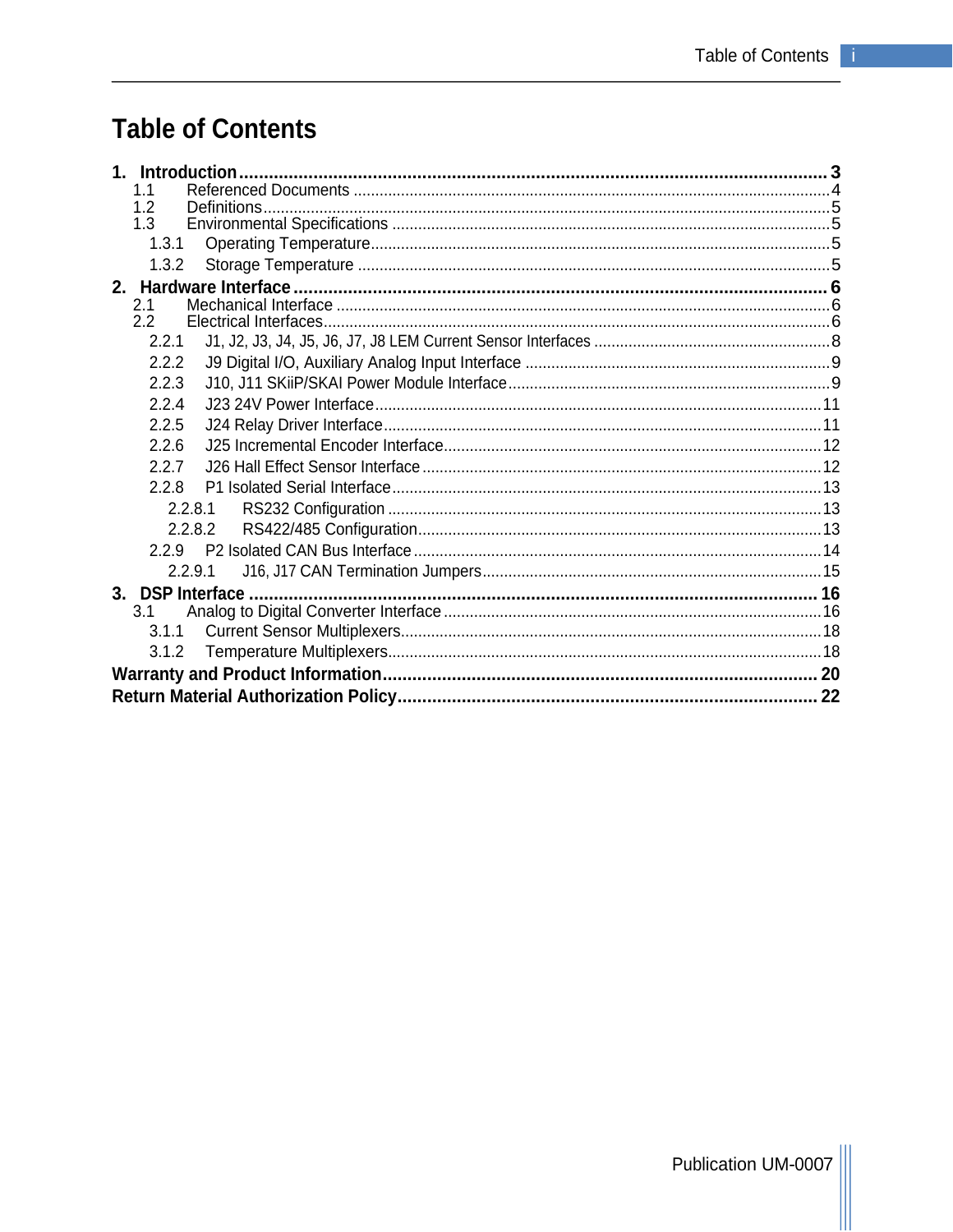# **Table of Figures**

# **Table of Tables**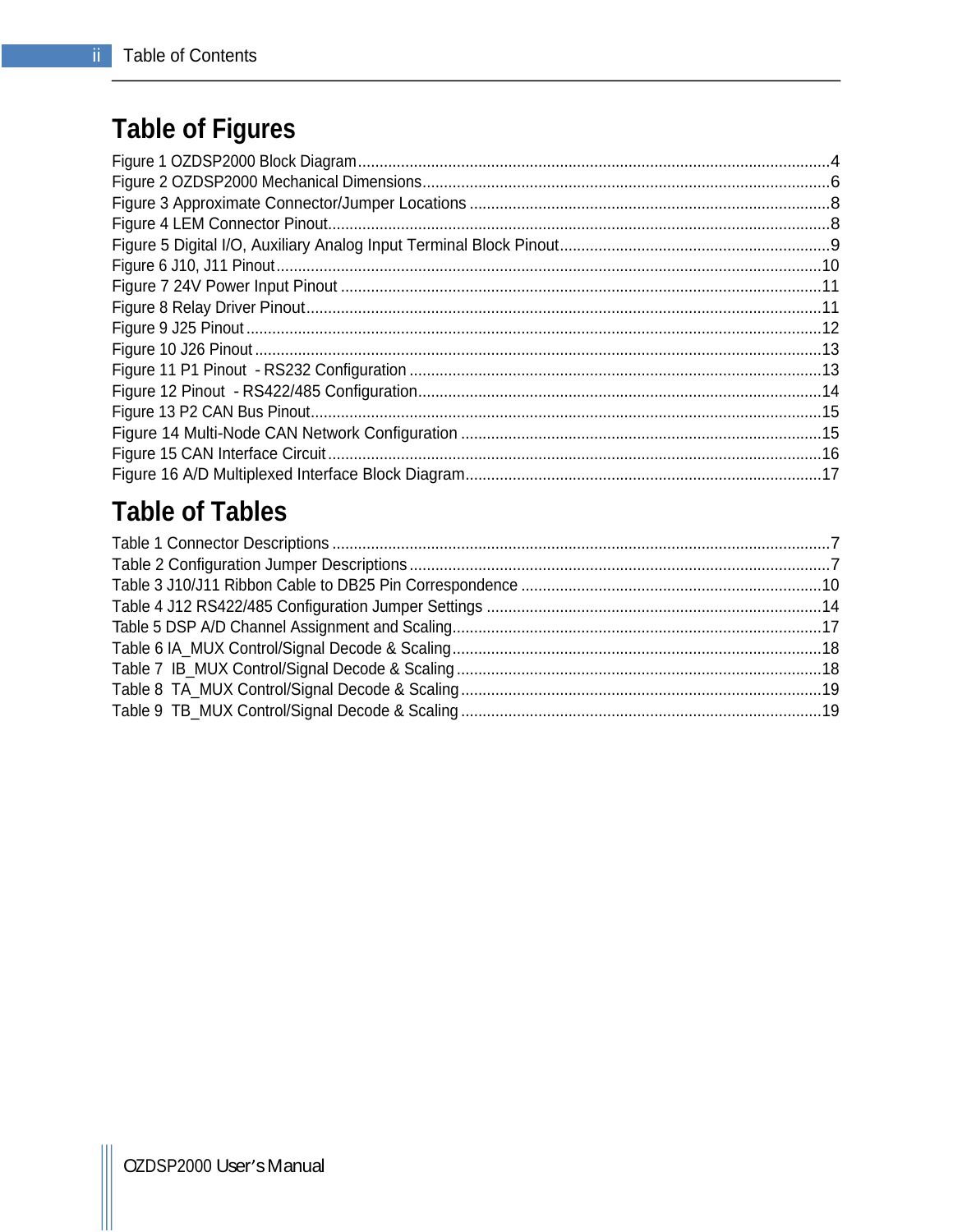# **1. Introduction**

The OZDSP2000 is a highly integrated DSP control solution for power control applications. Typical applications include voltage output inverters, grid-tie inverters, AC induction motor controllers, brushless DC motor controllers, and Active Front-End regulators.

The board is designed around a 100MHz, TI TMS320F2808 Digital Signal Processor. Interface circuitry is supplied for the following peripherals:

- RS232/485/422 Communications Port
- CAN Bus Communications Port
- Incremental Encoder Interface
- Hall Effect Position Sensor Interface
- 4 Relay Drivers
- 2 EEPROMs
- 4 OptoIsolated Inputs
- 4 OptoIsolated Outputs
- 8 LEM Current Sensor Interfaces
- 2 Semikron Three Phase Power Module Interfaces
- Isolated High Voltage Line Sensing
- Isolated High Voltage Output Sensing
- JTAG Debug Interface

Figure 1 provides a block diagram of the circuitry provided on the OZDSP2000.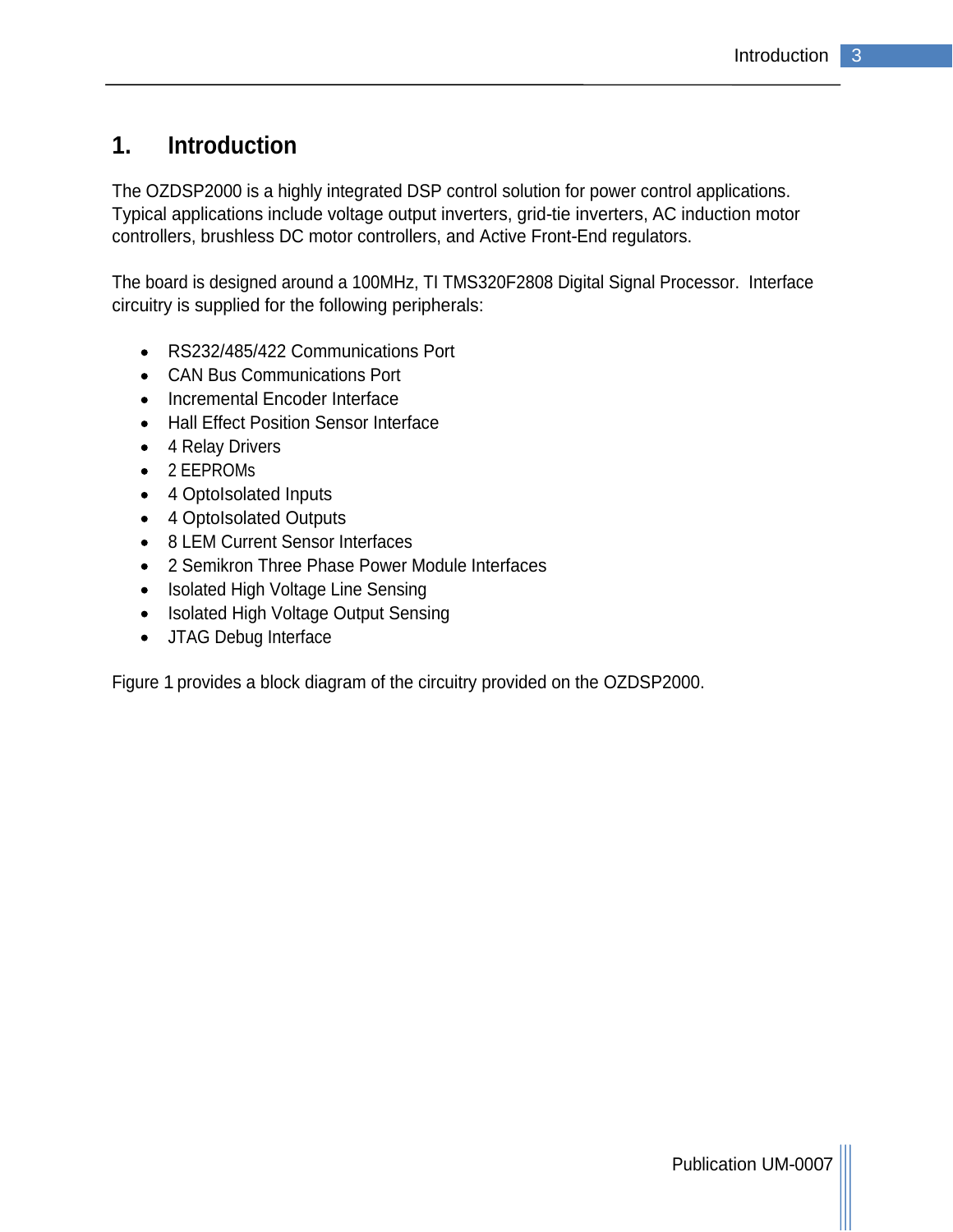

#### **Figure 1 OZDSP2000 Block Diagram**

#### **1.1 Referenced Documents**

| Ref.  | Document       | Description                                                                          |
|-------|----------------|--------------------------------------------------------------------------------------|
| [1]   | <b>UM-0008</b> | Oztek 280x Software Driver Library API                                               |
| $[2]$ | <b>SPRS230</b> | TMS320F2808, TMS320F2806, TMS320F2801, UDC9501 Digital  <br><b>Signal Processors</b> |
| $[3]$ | <b>SLIS088</b> | TPIC44H01 - 4-Channel Serial and Parallel High-Side Pre-FET<br>Driver                |

OZDSP2000 User's Manual control of the control of the control of the control of the control of the control of the control of the control of the control of the control of the control of the control of the control of the con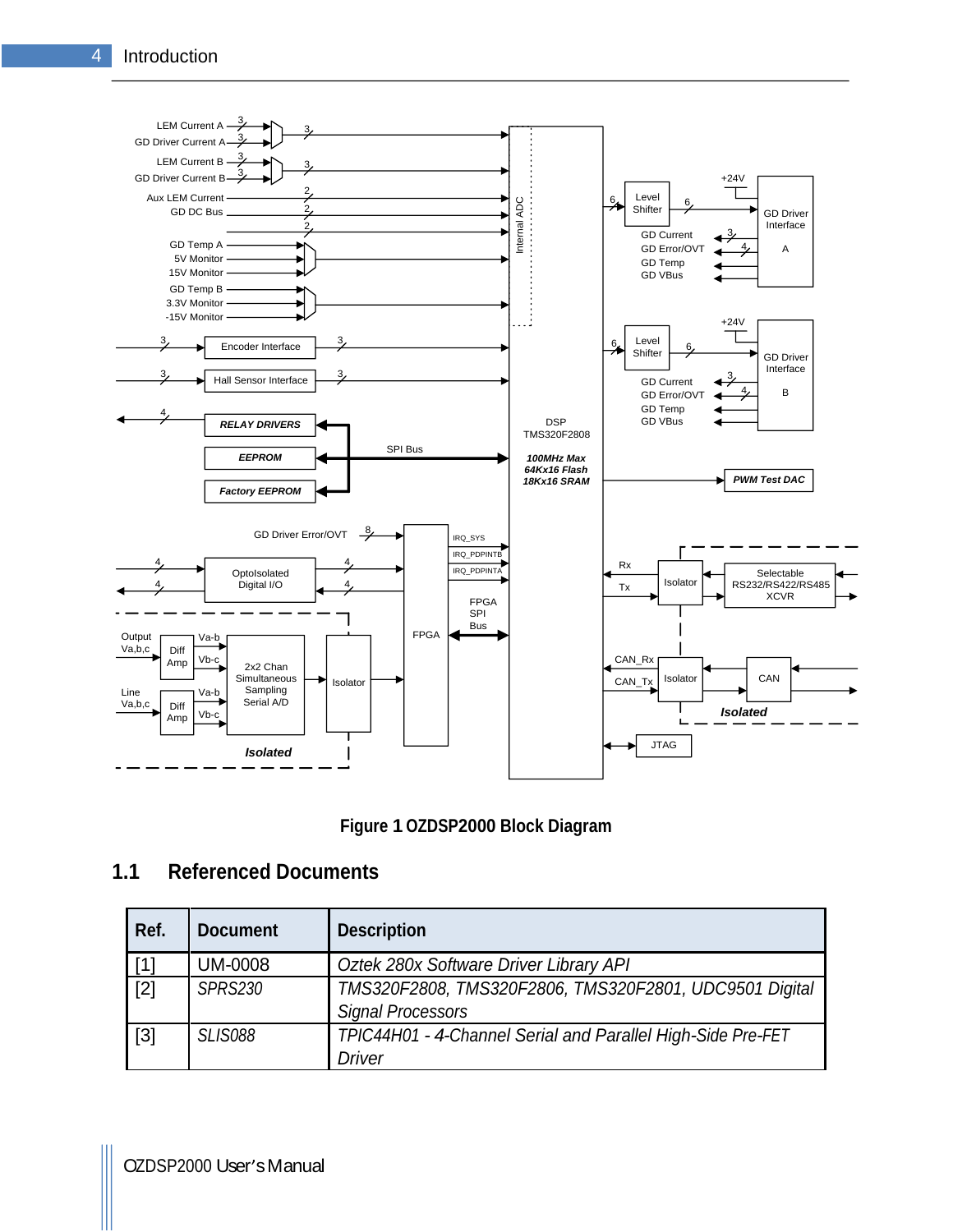### **1.2 Definitions**

| AFE        | Active Front End                                    |
|------------|-----------------------------------------------------|
| CAN        | Controller Area Network                             |
| <b>DSP</b> | Digital signal processor                            |
| EEPROM     | Electrically Erasable Programmable Read Only Memory |
| EMC        | Electro-magnetic compatibility                      |
| EMI        | Electro-magnetic interference                       |
| GND        | Ground, low side of input power supply              |
| GTI        | <b>Grid Tied Inverter</b>                           |
| GUI        | Graphical User Interface                            |
| <b>HMI</b> | Human Machine Interface                             |
| <b>IPM</b> | Intelligent Power Module                            |
| N.C.       | Not connected                                       |
| PCB        | Printed Circuit Board                               |
| PCC        | Power Control Center                                |
| PI         | Proportional and Integral Compensator               |
| PLC        | Programmable Logic Controller                       |
| PL         | <b>Phase Locked Loop</b>                            |
| POR        | Power On Reset                                      |
| <b>PWM</b> | Pulse width modulation                              |
| <b>SVM</b> | Space Vector Modulator                              |
|            |                                                     |

# **1.3 Environmental Specifications**

#### **1.3.1 Operating Temperature**

The OZDSP2000 is specified for operation within the temperature range of -40°C to +85°C.

#### **1.3.2 Storage Temperature**

The OZDSP2000 is specified for unpowered storage within the temperature range of -40°C to +85°C.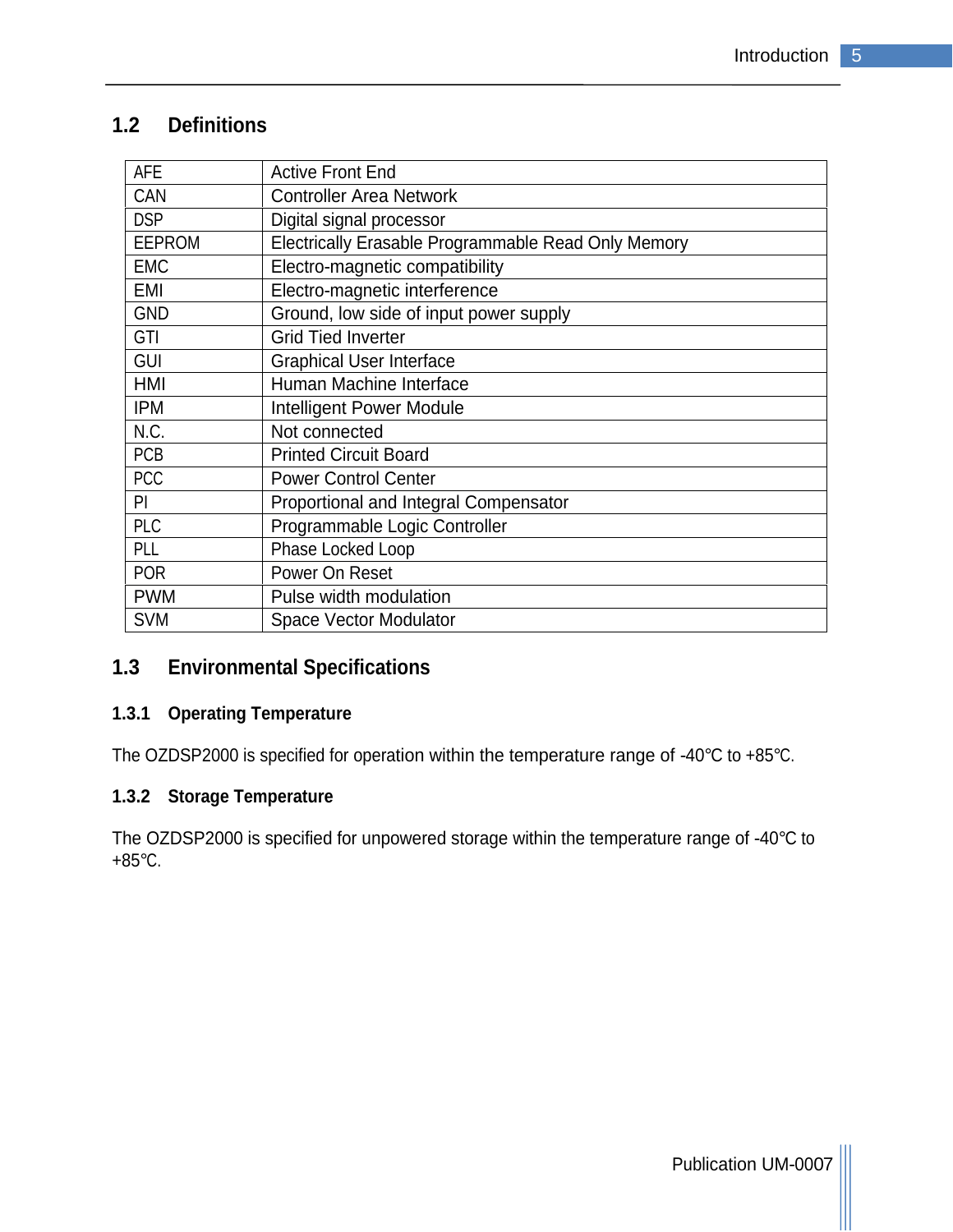# **2. Hardware Interface**

### **2.1 Mechanical Interface**





### **2.2 Electrical Interfaces**

Table 1 provides a description of each connector provided on the OZDSP2000. Table 2 provides a description of the configuration jumpers. The approximate location of the connectors and jumper blocks are illustrated in Figure 3.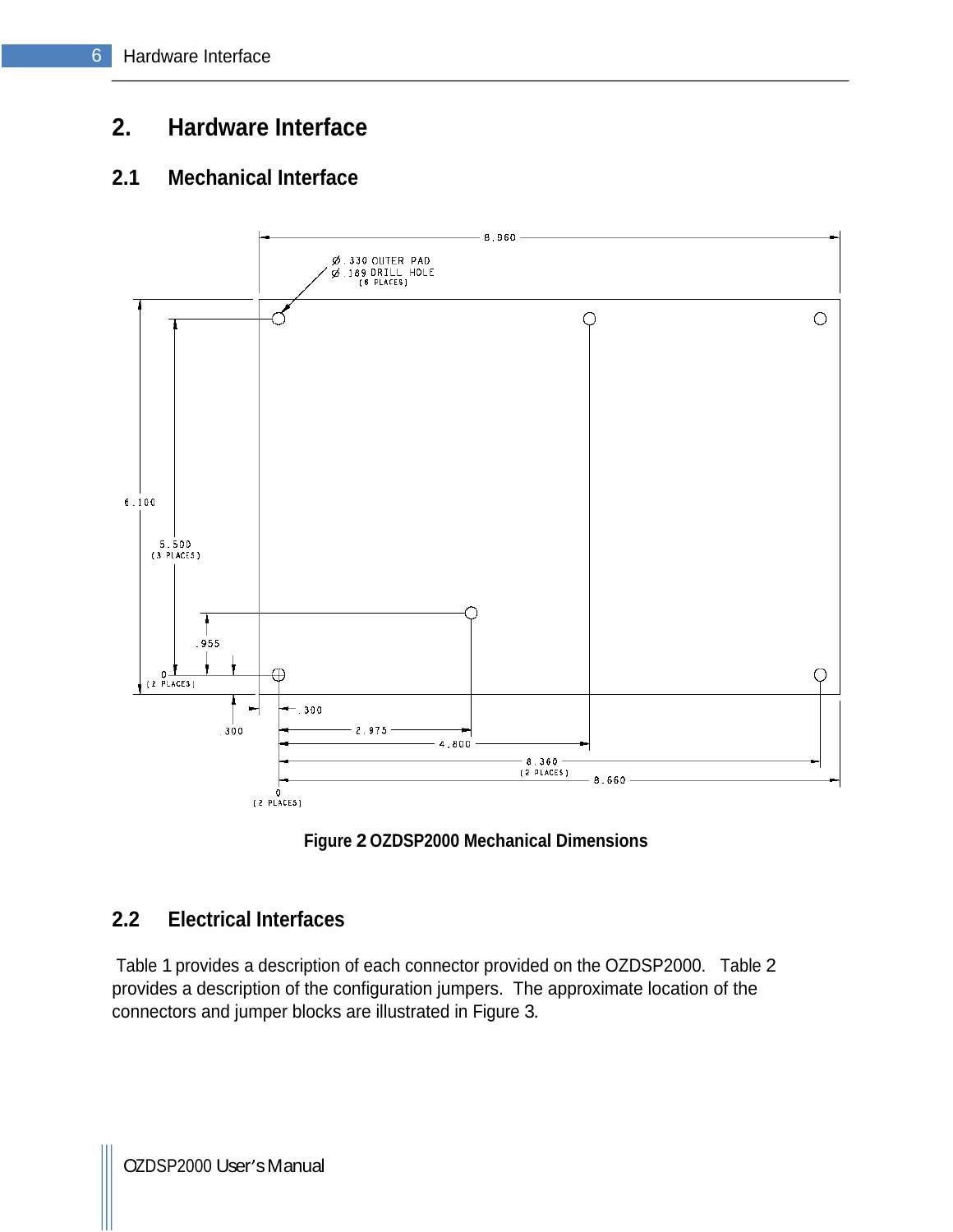| CONNECTOR  | <b>DESCRIPTION</b>                        |
|------------|-------------------------------------------|
|            | LEM current sensor, Inverter B, Phase U   |
| <u>ا ۱</u> | LEM current sensor, Inverter B, Phase V   |
| J3         | LEM current sensor, Inverter B, Phase W   |
|            | LEM current sensor, Inverter B, Auxiliary |
|            | LEM current sensor, Inverter A, Phase U   |
|            | LEM current sensor, Inverter A, Phase V   |
|            | LEM current sensor, Inverter A, Phase W   |
|            | LEM current sensor, Inverter A, Auxiliary |
|            | Digital I/O, Auxiliary Analog Inputs      |
| J10        | Inverter A Power Module (SKiiP/SKAI)      |
| J11        | Inverter B Power Module (SKiiP/SKAI)      |
| J14        | DSP JTAG Port                             |
| J15        | High Voltage Line Sense Inputs            |
| J18        | FPGA JTAG Port                            |
| J19        | FPGA Debug Header                         |
| J21        | High Voltage Output Sense Inputs          |
| J23        | 24V Input Power                           |
| J24        | Relay Driver Outputs                      |
| J25        | Encoder Interface                         |
| J26        | Hall Sensor Interface                     |
| <b>P1</b>  | RS232/RS485/RS422 Interface               |
| P2         | <b>CAN</b> Interface                      |

# **Table 1 Connector Descriptions**

# **Table 2 Configuration Jumper Descriptions**

| Jumper          | <b>DESCRIPTION</b>              |
|-----------------|---------------------------------|
|                 | Serial Port Configuration Block |
| 140             | <b>CAN Boot Select</b>          |
|                 | <b>CAN Termination Enable</b>   |
| $\rightarrow$   | CAN Termination Enable          |
| 120<br>◡∠◡      | <b>Watchdog Disable</b>         |
| $\sim$<br>$- -$ | EEPROM Write Protect            |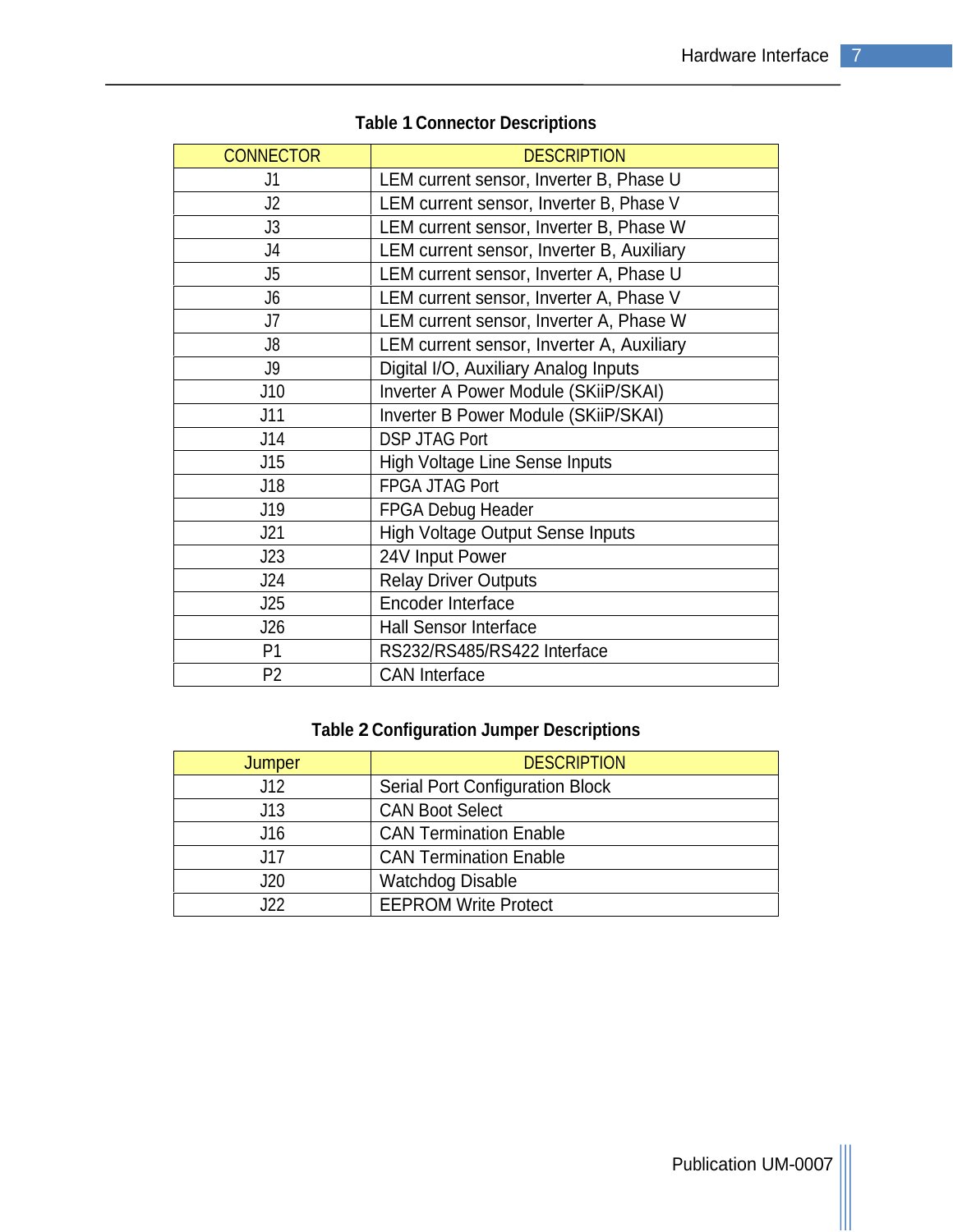

**Figure 3 Approximate Connector/Jumper Locations**

#### **2.2.1 J1, J2, J3, J4, J5, J6, J7, J8 LEM Current Sensor Interfaces**

Connectors J1, J2, J3, J4, J5, J6, J7, and J8 provide interfaces to LEM current sensors. +/-15V power is provided to the sensor. Figure 4 provides the electrical pinout of the connectors.

- **OZDSP2000 Connector Part Number:** (Waldom/Molex) 22-04-1041  $\bullet$
- **Mating Connector Part Number:** (Waldom/Molex) 22-01-1042  $\bullet$



**Figure 4 LEM Connector Pinout**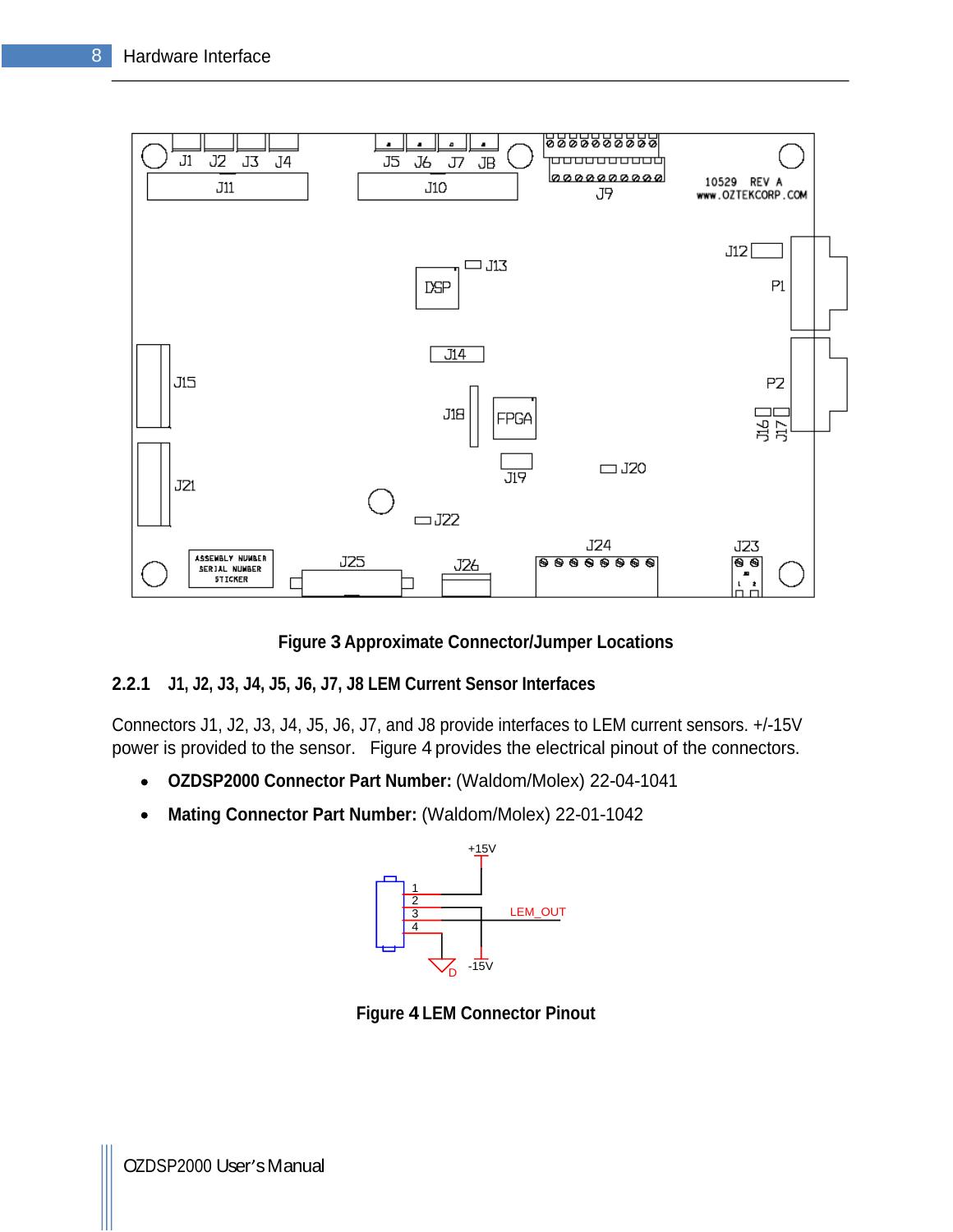#### **2.2.2 J9 Digital I/O, Auxiliary Analog Input Interface**

Connector J9 provides an interface for the digital I/O and the two auxiliary Analog inputs. Figure 5 provides the electrical pinout of the connector.

- **OZDSP2000 Connector Part Number:** (Phoenix Contact) 1708110
- **Mating Connector Part Number**: n/a (terminal block style)





#### **2.2.3 J10, J11 SKiiP/SKAI Power Module Interface**

Connectors J10 and J11 provide an interface to SKiiP and SKAI style Semikron power modules. This interface complies with Semikron's required specifications. The OZDSP2000 supplies 24V power to the power module via pins 14 and 15. PWM commands (15V logic level) are supplied to the top and bottom switches of each of the three half bridges via signals INV\_TOP\_U(V,W) and INV\_BOT\_U(V,W) respectively. Feedback of phase currents, temperature, and DC Link voltage are provided on INV\_IOUT\_U(V,W), INV\_TEMP, INV\_UDC signals respectively. Error signals from the module are similarly provided via INV\_ERR\_U(V,W) and INV\_OVT. Please refer to the Semikron datasheet for the particular module being used for more information. Figure 6 provides the electrical pinout of the connectors.

- **OZDSP2000 Connector Part Number:** (AMP) 499922-6
- **Mating Connector Part Number:** (AMP) 1658621-6
- **Power:** 24V @ 1.5A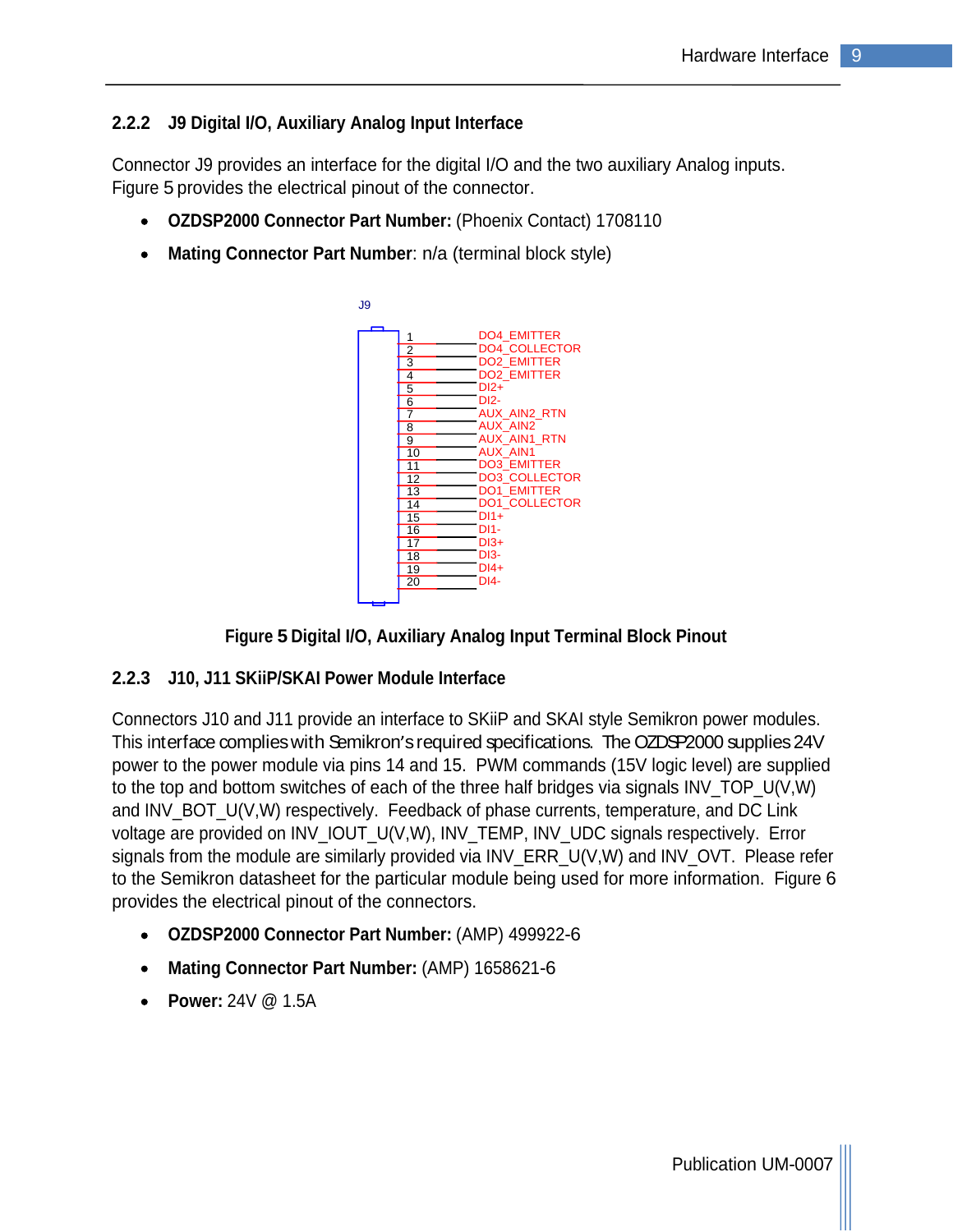

**Figure 6 J10, J11 Pinout**

Note that when interfacing with SKiiP modules the ribbon cable is a standard, 1:1, 26 pin cable pinout. However, SKAI modules use a 25 pin DB style connector. The pin to pin correspondence is provided in Table 3.

| SIGNAL NAME                                                          | Ribbon Cable Pin # | DB25 Pin #        |
|----------------------------------------------------------------------|--------------------|-------------------|
|                                                                      |                    | n/c               |
|                                                                      | ົດ                 |                   |
|                                                                      |                    | 14                |
| GND<br>INV_BOT_U<br>INV_ERR_U<br>INV_TOP_U<br>INV_BOT_V<br>INV_ERR_V |                    | - വ<br>$\epsilon$ |
|                                                                      |                    | 15                |
| INV_ERR_V                                                            |                    | $\sim$            |
|                                                                      |                    | 16                |
| $\frac{\mathsf{INV\_TOP\_V}}{\mathsf{INV\_BOT\_W}}$                  |                    |                   |
| INV_ERR_W<br>INV_TOP_W<br>INV_OVT<br>GND<br>24V<br>24V               |                    | 17                |
|                                                                      | 10                 | ာ                 |
|                                                                      | 11                 | 18                |
|                                                                      | 12                 | $\sim$            |
|                                                                      | 13                 | 19                |
|                                                                      | 14                 | $\overline{z}$    |
| $\frac{24V}{NC}$                                                     | 15                 | 20                |
|                                                                      | 16                 | 8                 |
| $\overline{NC}$                                                      | 17                 | 21                |
| GND<br>GND                                                           | 18                 | റ                 |
|                                                                      | 19                 | 22                |
| INV_TEMP                                                             | 20                 | 10                |
| INV_IOUT_RTN_U                                                       | 21                 | 23                |
| INV_IOUT_U                                                           | 22                 | 11                |
| INV_IOUT_RTN_V                                                       | 23                 | 24                |
| INV_IOUT_V                                                           | 24                 | 12                |

#### **Table 3 J10/J11 Ribbon Cable to DB25 Pin Correspondence**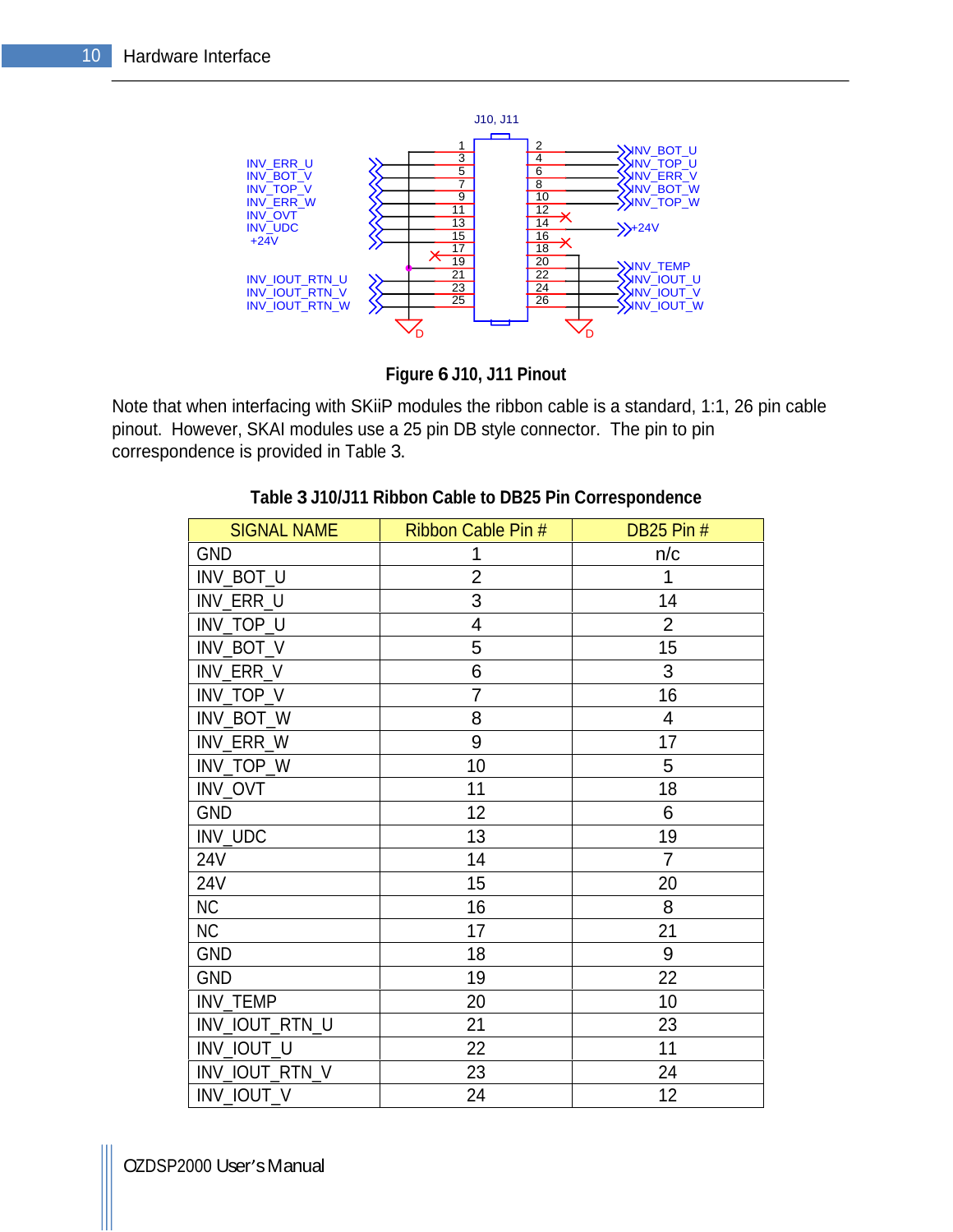| SIGNAL NAME    | <b>Contract Contract</b><br>Ribbon Cable Pin # | DB25 Pin # |
|----------------|------------------------------------------------|------------|
| INV_IOUT_RTN_W | $\sim$ $\sim$<br>້∠ບ                           | ້⊷         |
| INV_IOUT_\     | $\sim$<br>∼∽                                   |            |

#### **2.2.4 J23 24V Power Interface**

Terminal block J23 is the 24V power input for the board.

- **OZDSP2000 Connector Part Number:** (Phoenix Contact) 1733570
- **Mating Connector Part Number:** n/a (terminal block style)
- **Voltage:** 24V nominal, 18V min, 28V max
- **Current:** 4A maximum (Inrush current while powering two SKiiP/SKAI modules)



#### **Figure 7 24V Power Input Pinout**

#### **2.2.5 J24 Relay Driver Interface**

Connector J24 provides an interface to the four relay drivers. Figure 8 illustrates the electrical pinout of the connector.

- **OZDSP2000 Connector Part Number:** (Phoenix Contact) SMKDSP 1.5/8-5.08
- **Mating Connector Part Number:** n/a (terminal block style)



#### **Figure 8 Relay Driver Pinout**

Please note that when using the relay driver with one or more unused drivers one of the following schemes must be used to deal with the open-load fault detection:

1. Since the open-load faults are only reported once per state, initialize all relaysto 'off' twice: once to set them to 'off' and obtain the faults, and the second time to clear the faults. Then open-load faults will only be reported when the state is changed of a specific relay driver, so as long as the unused relays drivers are left 'off', no new faults will be reported.

Publication UM-0007 |||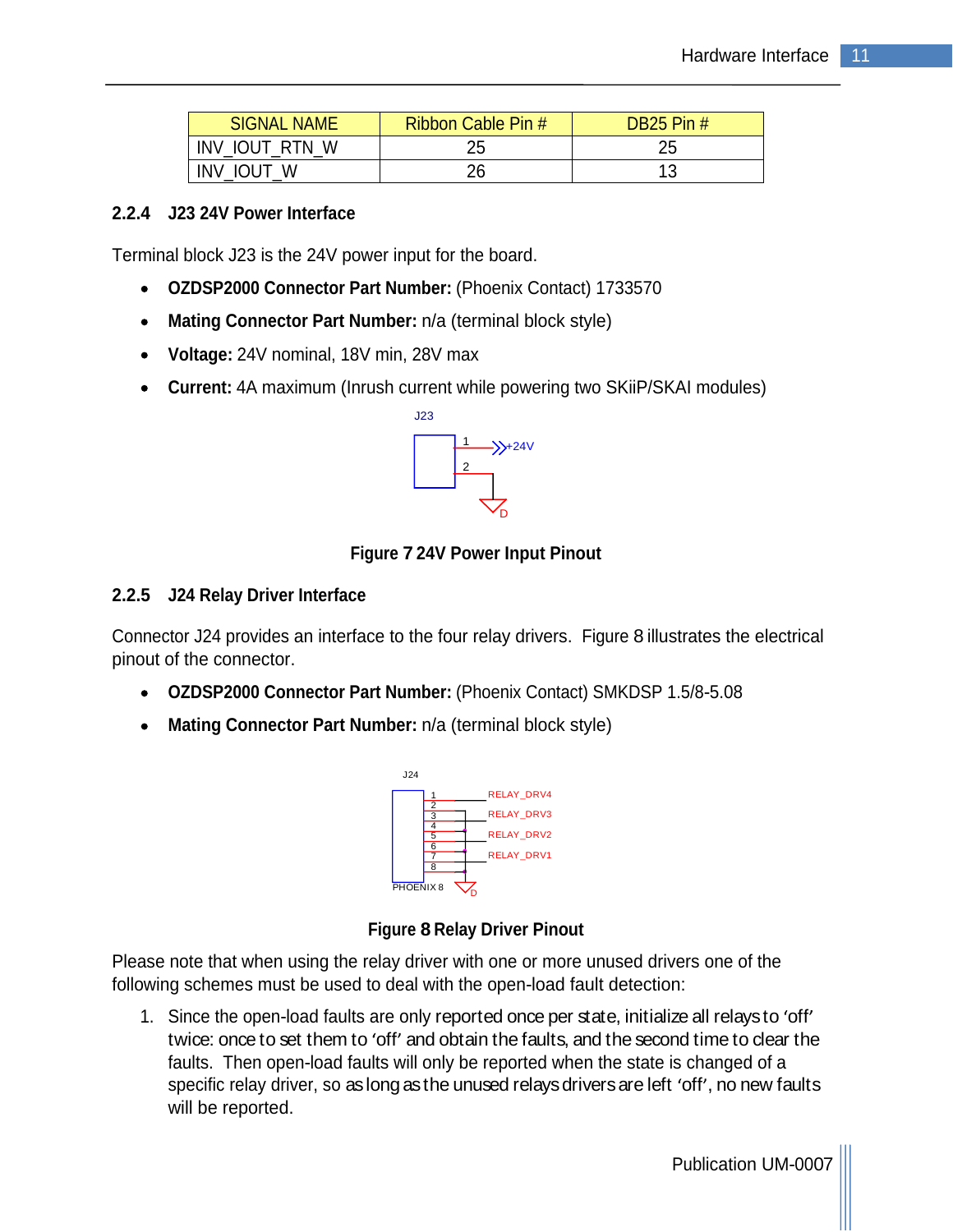- 2. Since the open-load faults are only reported in a low state, initialize the unused drivers to 'on', and subsequently leave them on. Please note that the unused driver pins will be at a 24V state.
- 3. Terminate the unused relay drivers with a  $5k\Omega 20k\Omega$  1/8 watt resistor.

#### **2.2.6 J25 Incremental Encoder Interface**

Connector J25 provides an interface to an incremental, quadrature encoder. The interface provides for the A and B quadrature signals as well as an index input. 5V power and ground are also provided on the connector to power the encoder. Figure 9 illustrates the electrical pinout of the connector.

- **OZDSP2000 Connector Part Number:** (AMP) 499922-1
- **Mating Connector Part Number:** (AMP) 1658621-1
- $\bullet$ **Power:** 5V, 100mA
- $\bullet$ **Differential termination:** 100Ohms
- **Electrical Interface:** AM26LV32



**Figure 9 J25 Pinout**

#### **2.2.7 J26 Hall Effect Sensor Interface**

Connector J26 provides an interface for three Hall Effect position sensors. Both 5V and 15V power options are available to power the sensors. Figure 10 provides the electrical pinout of the connector.

- **OZDSP2000 Connector Part Number:** (Waldom/Molex) 22-23-2061
- **Mating Connector Part Number:** (Waldom/Molex) 22-01-3067
- **Power:** 5V @100mA, 15V @100mA
- **Electrical Interface (HALL1,2,3):** 4.75K Ohm Pull-up to 15V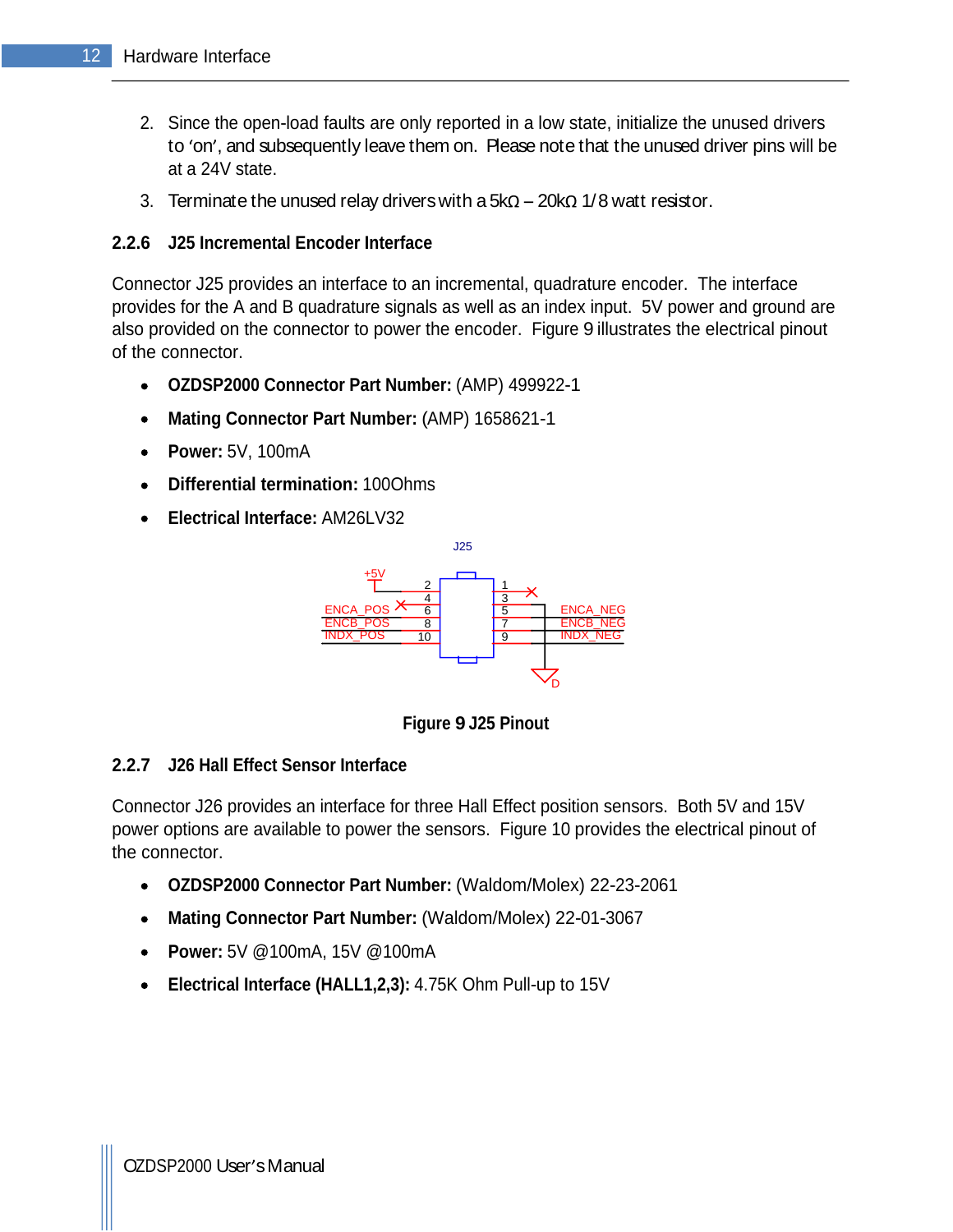

**Figure 10 J26 Pinout**

#### **2.2.8 P1 Isolated Serial Interface**

Connector P1 provides an isolated, configurable, serial communications interface. Depending on the population variant of the OZDSP2000, this port may be configured one of two ways, RS232 mode, or RS422/485 mode. When in RS422/485 mode, jumper block J12 is used to configure the port. In RS232 mode J12 is not needed and all jumpers should be removed.

- **OZDSP2000 Connector Part Number:** (AMP) 747844-5
- **Mating Connector Part Number:** Industry Standard DB9 Male

#### **2.2.8.1 RS232 Configuration**

When supplied in the RS232 configuration, the RS232 transceiver device, U32 will be populated while the RS422/485 transceiver device, U28, will be unpopulated. In RS232 mode all jumpers should be removed from jumper block J12. Figure 11 illustrates the pinout of the connector in the RS232 configuration.



**Figure 11 P1 Pinout - RS232 Configuration**

#### **2.2.8.2 RS422/485 Configuration**

When supplied in the RS422/485 configuration, the RS422/485 transceiver device, U28 will be populated while the RS232 transceiver device, U32, will be unpopulated. In RS422/485 mode jumper block J12 is used to select between the two protocols and configure termination if

Publication UM-0007 |||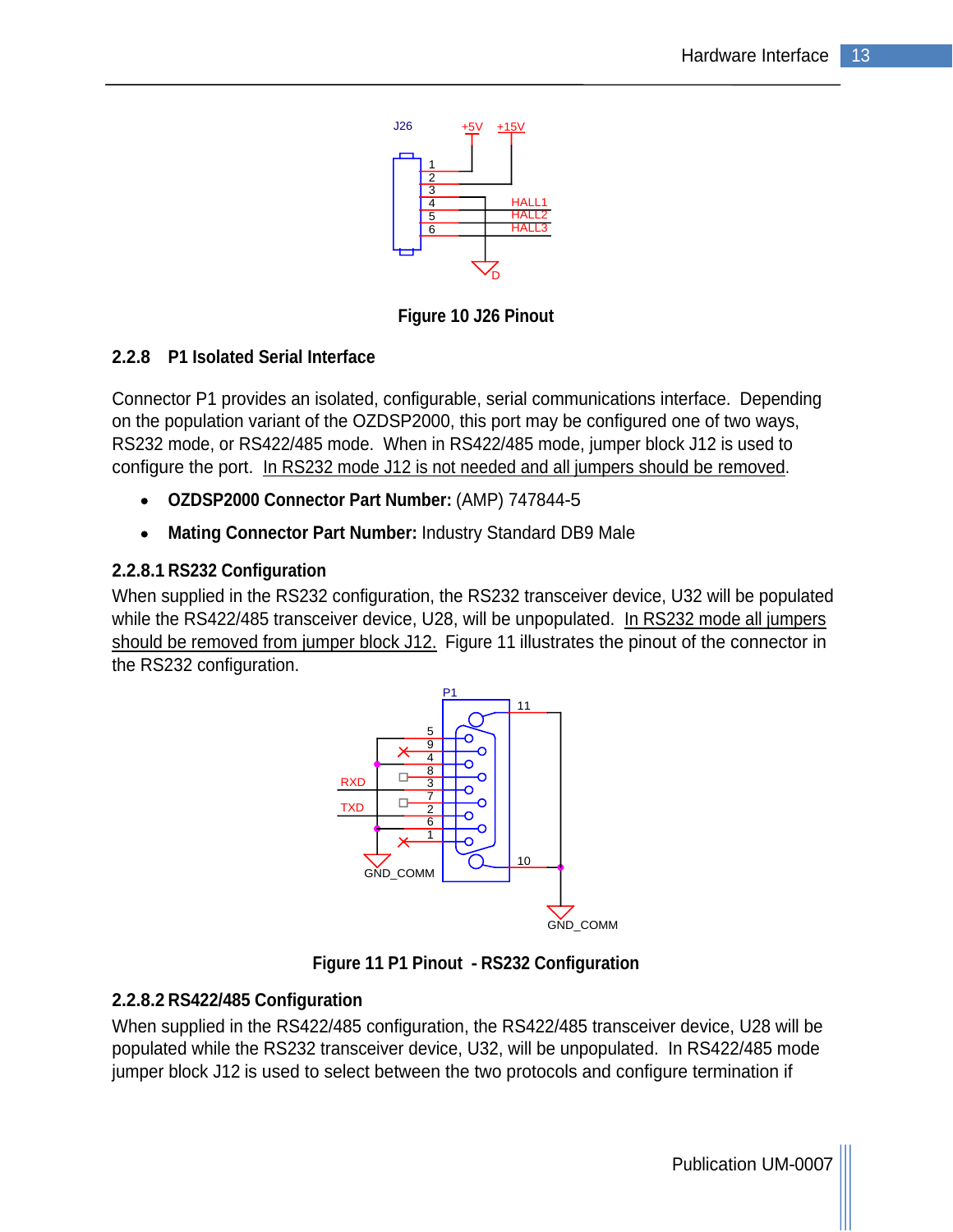desired as detailed in Table 4. Figure 12 illustrates the pinout of the connector in the RS422/485 configuration.

| <b>JUMPER PINS</b> | <b>PURPOSE</b>                                         |
|--------------------|--------------------------------------------------------|
|                    | Install for RS422 Tx Termination or RS485 Termination  |
|                    | Install for RS422 Rx Termination                       |
|                    | Install to select RS485 mode, uninstall for RS422 mode |





**Figure 12 Pinout - RS422/485 Configuration**

#### **2.2.9 P2 Isolated CAN Bus Interface**

Connector P2 provides an isolated CAN Bus communications interface. The interface is a shielded, female, DB9 style connector. Figure 13 provides the electrical pinout of the connector. The contractor of the contractor of the contractor of the contractor of the contractor of the contractor of the contractor of the contractor of the contractor of the contractor of the contractor of the contracto

- **OZDSP2000 Connector Part Number:** (AMP) 747844-5
- **Mating Connector Part Number:** Industry Standard DB9 Male  $\bullet$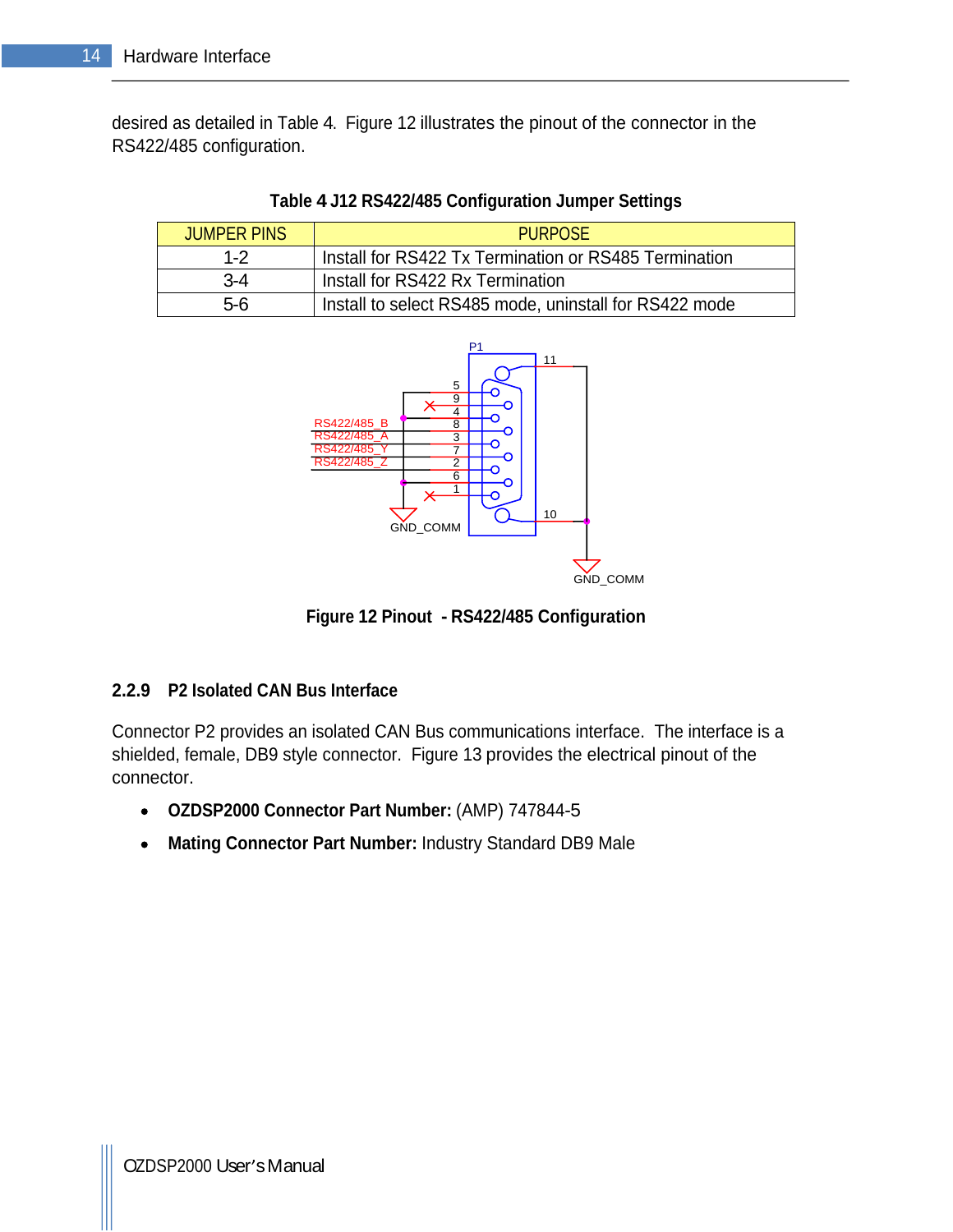

**Figure 13 P2 CAN Bus Pinout**

#### **2.2.9.1 J16, J17 CAN Termination Jumpers**

Jumper blocks J16 and J17 provide a means to terminate the CAN bus lines CAN high (CANH ) and CAN low (CANL). Note that termination should only be placed at the end terminals of the



**Figure 14 Multi-Node CAN Network Configuration**

Standard 0.1" jumpers should be installed on both J16 and J17 to enable the termination. With no jumpers installed, the lines remain unterminated. Reference **Error! Reference source not found.** for the interface circuit.

Publication UM-0007 |||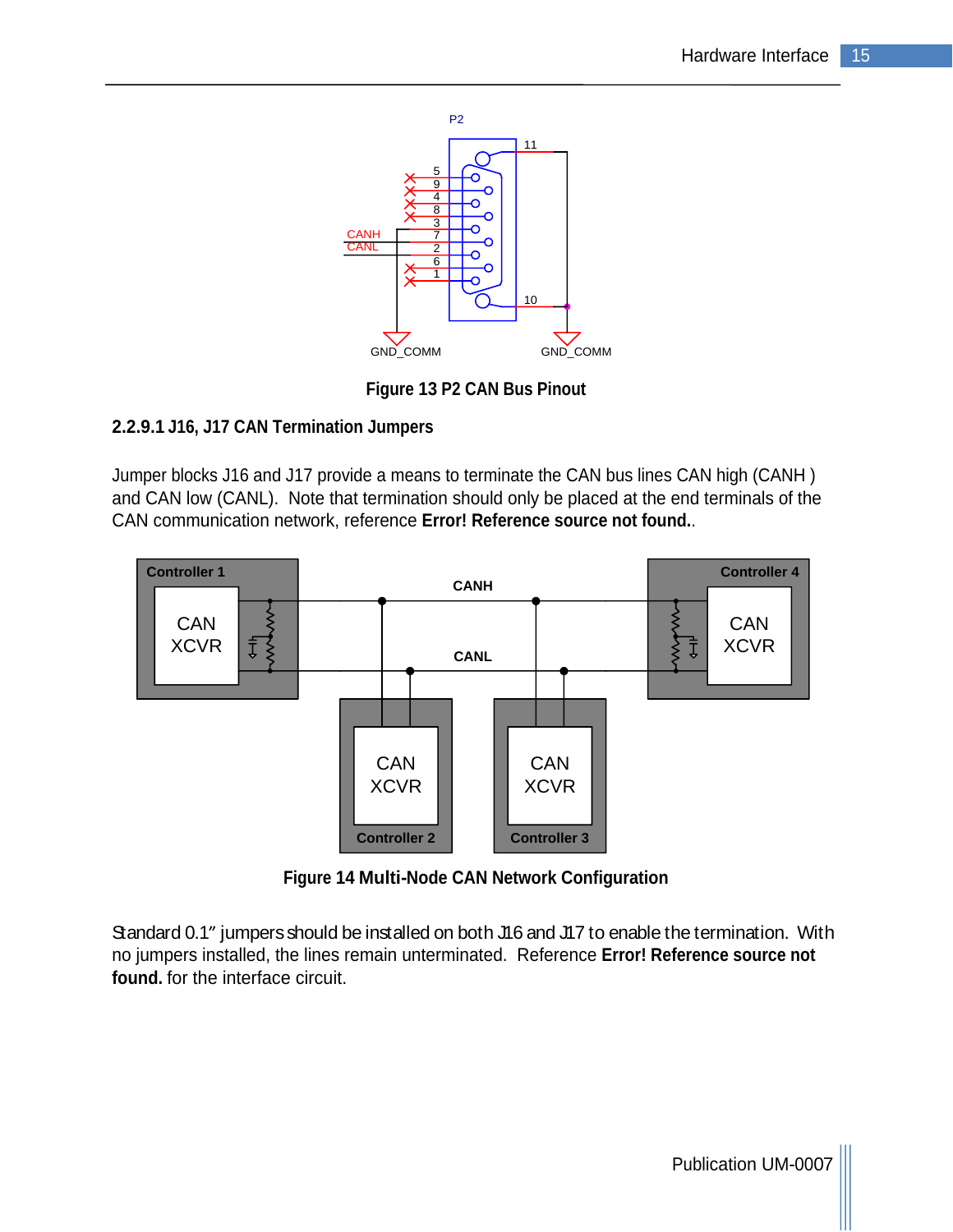

**Figure 15 CAN Interface Circuit**

# **3. DSP Interface**

### **3.1 Analog to Digital Converter Interface**

The TMS320F2808 provides for 16 channels of A/D conversion. In order to increase the number of A/D inputs, the OZDSP2000 uses multiplexers to switch between different inputs on select A/D channels. More specifically, multiplexers are provided on the three phase currents from each inverter interface to allow the user to select between the Semikron supplied current sense signals and external LEM current transducers. Multiplexers are also provided on the temperature sensing inputs to allow access to the local bias supply voltages for system self health monitoring, if so desired. Figure 16 illustrates this multiplexing scheme. Note that these MUX control lines are sourced by the FPGA device. Please reference the Software Driver Library Manual for more information on how to control these multiplexers, e.g. API function **oz280xFpgaSelCurrSensor()**. Table 5 provides detailed information on the A/D Channel signal assignments and scaling.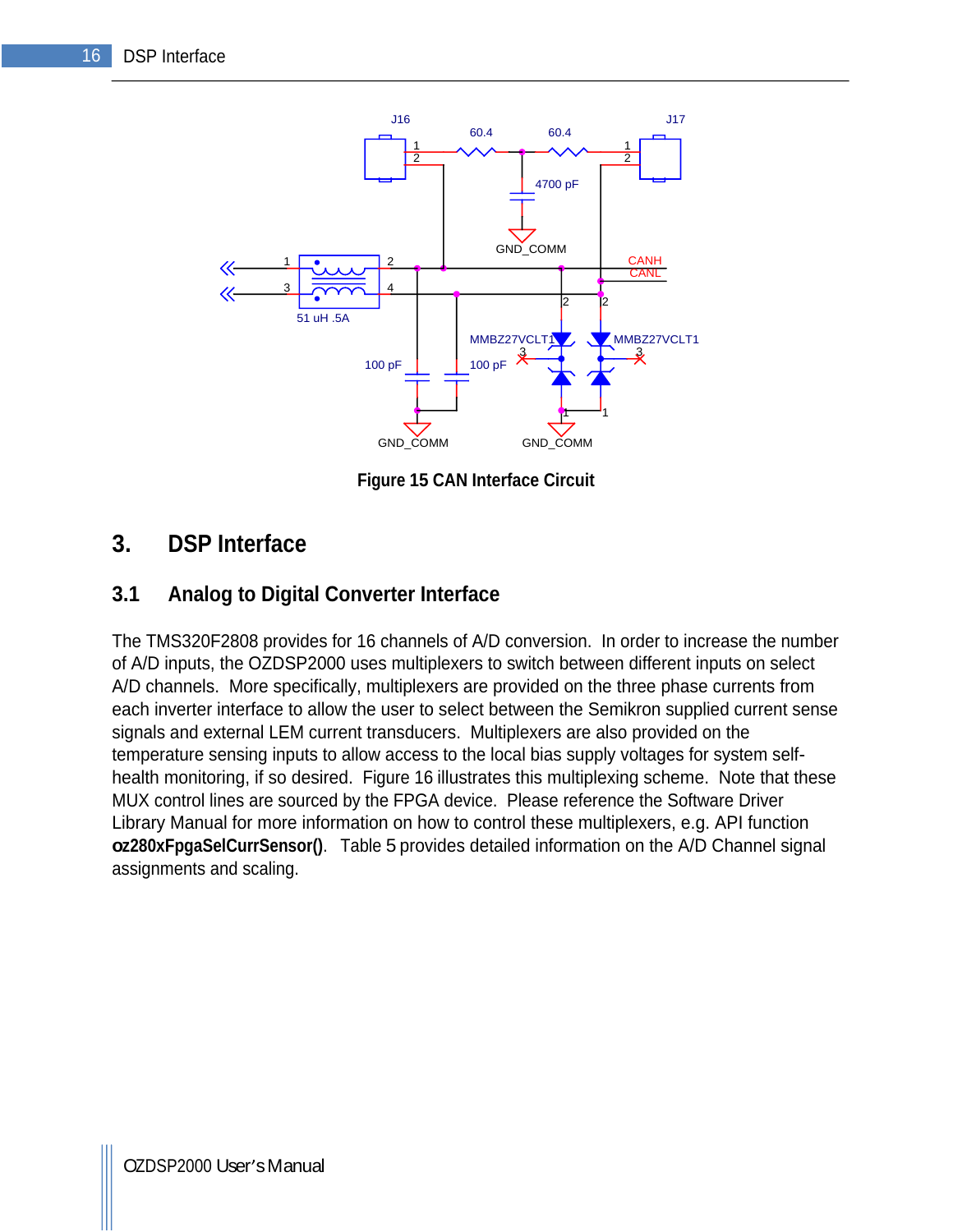

**Figure 16 A/D Multiplexed Interface Block Diagram**

| <b>DSP</b>                    |                 |                                   |              |                      |                   |                |
|-------------------------------|-----------------|-----------------------------------|--------------|----------------------|-------------------|----------------|
| <b>Pin Name</b>               |                 | $\vert$ Pin # $\vert$ Signal Name | MUXD         | SOURCE               | <b>SCALING</b>    | <b>OFFSET</b>  |
| ADCINA0                       | 23              | ISENSE_AU_AD                      |              | IA_MUX               | n/a               | n/a            |
| ADCINA1                       | 22              | ISENSE_AV_AD                      |              | IA_MUX               | n/a               | n/a            |
| ADCINA2<br>ADCINA3            | 21              | ISENSE_AW_AD                      | $\lambda$    | IA_MUX               | n/a               | n/a            |
|                               | 20              | NVA_UDC_AD                        | N            | J10 pin 13           | 3.37V/V           | 0V             |
| ADCINA4                       | 19              | INVA_TEMP_AD                      | $\mathbf{v}$ | TA_MUX               | n/a               | n/a            |
| ADCINA5                       | 18              | AUX_AIN1_AD                       | N            | J9 pin 10            | 3.315V/V          | 0V             |
| ADCINA6<br>ADCINA7<br>ADCINB0 |                 | ISENSE_LEMA_AD                    | N            | J8 pin 3             | $-2.68$ V/V       | 1.5V           |
|                               | 16              | ISENSE_LEMB_AD                    | $N$          | J4 pin3              | $-2.68$ V/V       | 1.5V           |
|                               | 27              | ISENSE_BU_AD                      |              | <b>IB_MUX</b>        | n/a               | n/a            |
| ADCINB1                       |                 | 28   ISENSE_BV_AD                 | $\lambda$    | <b>IB_MUX</b>        | n/a               | n/a            |
| ADCINB2                       |                 | 29   ISENSE_BW_AD                 |              | <b>IB_MUX</b>        | n/a               | n/a            |
| ADCINB3                       | 30 <sup>°</sup> | NVB_UDC_AD                        | N            | J11 pin13            | 3.37V/V           | 0V             |
| ADCINB4                       | 31              | INVB_TEMP_AD                      |              | TB_MUX               | n/a               | n/a            |
| ADCINB5                       |                 | 32   AUX_AIN2_AD                  | $N$          | J9 pin 8             | 3.315V/V          | 0 <sup>V</sup> |
| ADCINB6                       |                 | 33 2.654V_REF                     | N            | <b>Internal Vref</b> | 1 <sub>V</sub> /V | 0V             |
| ADCINB7                       |                 | 34   1.5V_REF                     | $N$          | Internal Vref        | 1 <sub>V</sub> /V | 0 <sup>V</sup> |

| Table 5 DSP A/D Channel Assignment and Scaling |  |  |
|------------------------------------------------|--|--|
|                                                |  |  |

Publication UM-0007 |||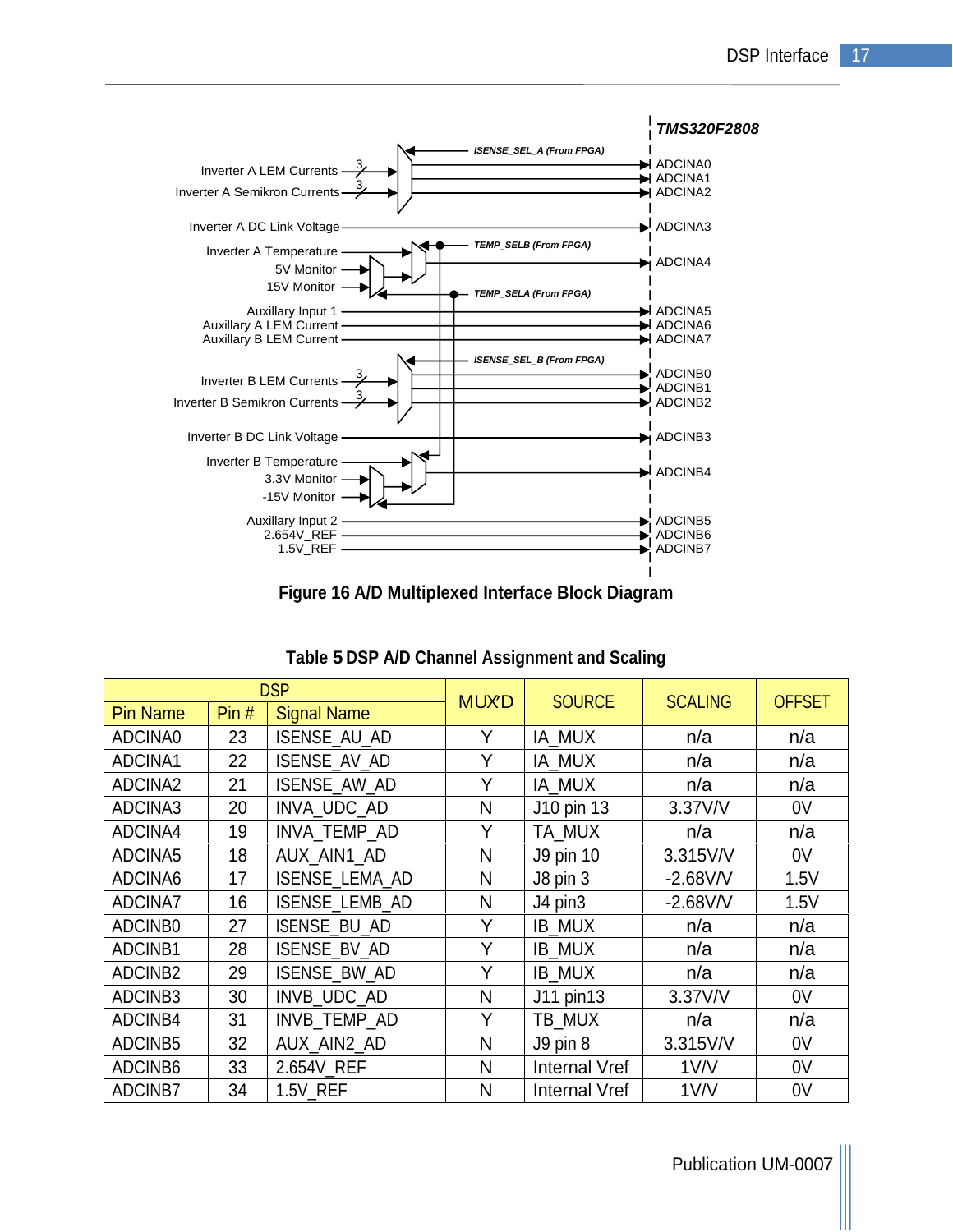#### **3.1.1 Current Sensor Multiplexers**

The OZDSP2000 allows the user to select between the Semikron supplied current sensors and external LEM style current sensors. In some instances, in particular when using SKAI power modules, the accuracy of the Semikron current sensors may not meet the system requirements. In these cases the user can use the LEM interfaces provided on the OZDSP2000 in conjunction with this multiplexer to select the correct A/D inputs. Table 6 and Table 7 provide the detailed information for the Inverter A and Inverter B multiplexers.

| DSP A/D Input<br>Signal | <b>MUX</b><br><b>Control Bit</b><br>Polarity | Selected MUX Input<br>Signal | <b>SOURCE</b> | SCALING     | <b>OFFSET</b> |
|-------------------------|----------------------------------------------|------------------------------|---------------|-------------|---------------|
|                         |                                              | ISENSE_SK_AU                 | J10 pin 22    | $-6.67$ V/V | 1.5V          |
| ISENSE_AU_AD            |                                              | SENSE_LEM_AU                 | ∴J5 pin       | $-2.68$ V/V | 1.5V          |
| ISENSE_AV_AD            |                                              | ISENSE_SK_AV                 | J10 pin 24    | $-6.67$ V/V | 1.5V          |
|                         |                                              | ISENSE_LEM_AV                | J6 pin 2      | $-2.68$ V/V | 1.5V          |
|                         |                                              | ISENSE_SK_AW                 | J10 pin 26    | $-6.67V/V$  | 1.5V          |
| ISENSE_AW_AD            |                                              | ISENSE_LEM_AW                |               | $-2.68$ V/V | 1.5V          |

#### **Table 6 IA\_MUX Control/Signal Decode & Scaling**

**Table 7 IB\_MUX Control/Signal Decode & Scaling**

| DSP A/D Input<br>Signal | <b>MUX</b><br><b>Control Bit</b><br>Polarity | <b>Selected MUX Input</b><br>Sgnal | SOURCE                            | <b>SCALING</b> | <b>OFFSET</b> |
|-------------------------|----------------------------------------------|------------------------------------|-----------------------------------|----------------|---------------|
|                         |                                              |                                    |                                   |                |               |
|                         |                                              | ISENSE_SK_BU                       | J11 pin 22                        | $-6.67V/V$     | 1.5V          |
| ISENSE_BU_AD            |                                              | ISENSE_LEM_BU                      |                                   | $-2.68$ V/V    | 1.5V          |
|                         |                                              | ISENSE_SK_BV                       | $J11$ pin 24                      | $-6.67$ V/V    | 1.5V          |
| ISENSE_BV_AD            |                                              | ISENSE_LEM_BV                      | $\vert$ J2 pin ?                  | $-2.68$ V/V    | 1.5V          |
|                         |                                              | ISENSE_SK_BW                       | J11 pin 26                        | $-6.67$ V/V    | 1.5V          |
| ISENSE_BW_AD            |                                              | ISENSE_LEM_BW                      | $\overline{\phantom{0}}$ J3 pin ? | $-2.68$ V/V    | 1.5V          |

#### **3.1.2 Temperature Multiplexers**

The OZDSP2000 allows the user to monitor several of the on-board power supplies to perform self-health functions. Four supply voltages are monitored, 5V, 3.3V, +15V, and -15V. Two of these monitor voltages are multiplexed with each power module temperature signal. Since temperature, by nature, cannot change very fast, user application code could periodically switch to supply monitors for self-health checks. Table 8 and Table 9 provide the detailed information for the Inverter A and Inverter B multiplexers.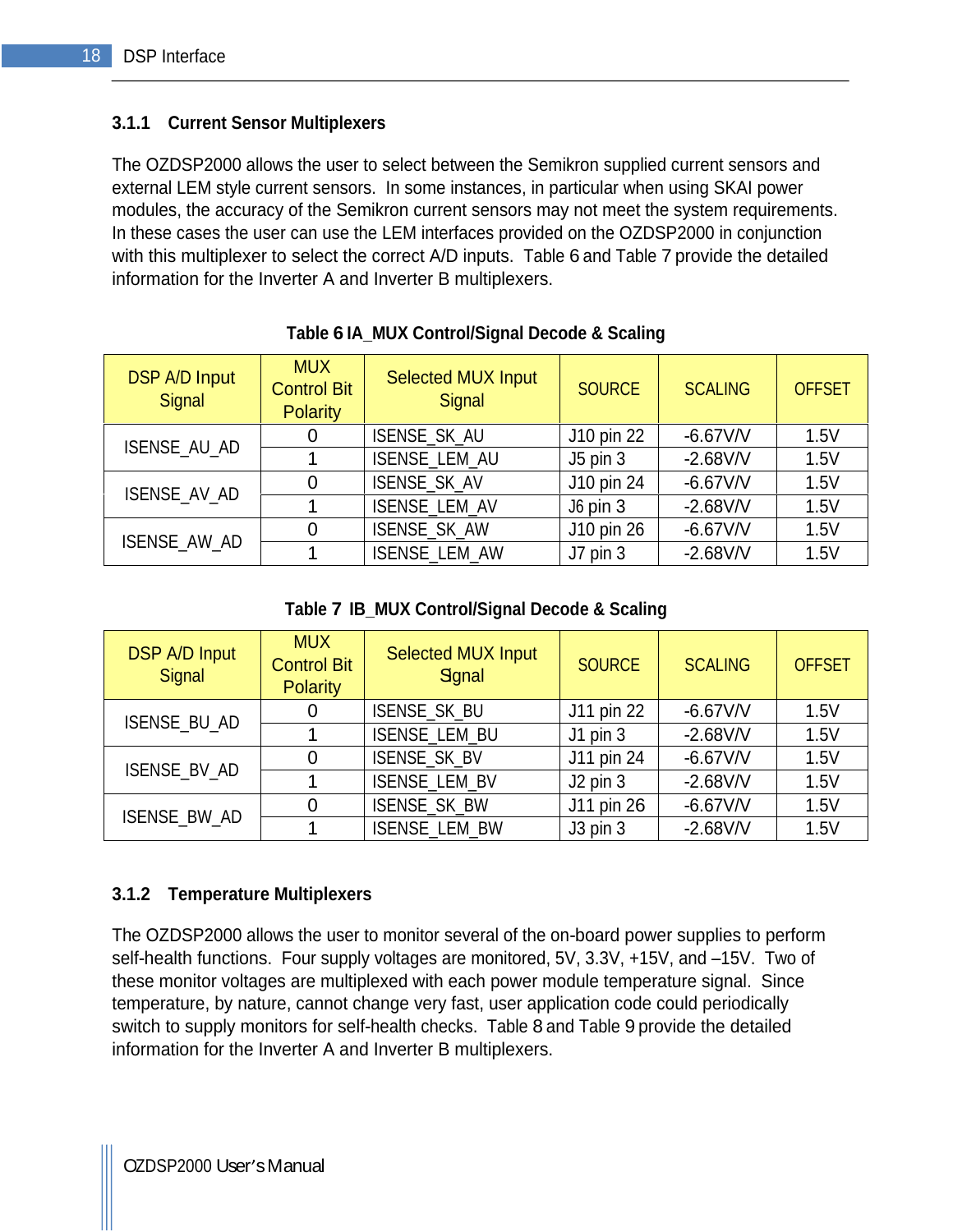|                             | TEMP SELB Selected MUX   Control Div<br><b>Control Bit</b><br>Polarity | <b>Input Signal</b> | TEMP_SELA<br><b>Control Bit</b><br>Polarity | ∣ Selected<br><b>MUX</b><br>المتمما<br>mput<br>Signal | SOURCE                   | <b>SCALING</b> | OFFSET         |
|-----------------------------|------------------------------------------------------------------------|---------------------|---------------------------------------------|-------------------------------------------------------|--------------------------|----------------|----------------|
|                             |                                                                        |                     | n/a                                         |                                                       | $J10 \,\mathrm{pin}\,20$ | 3.315V/V       |                |
| INVA_TEMP<br>0 <sup>V</sup> |                                                                        |                     |                                             |                                                       | Internal                 | 2.074V/V       | 0 <sub>V</sub> |
| V_MONA                      |                                                                        |                     |                                             | $+15V$                                                |                          | 7.666V/V       | 0 <sub>V</sub> |

**Table 8 TA\_MUX Control/Signal Decode & Scaling**

#### **Table 9 TB\_MUX Control/Signal Decode & Scaling**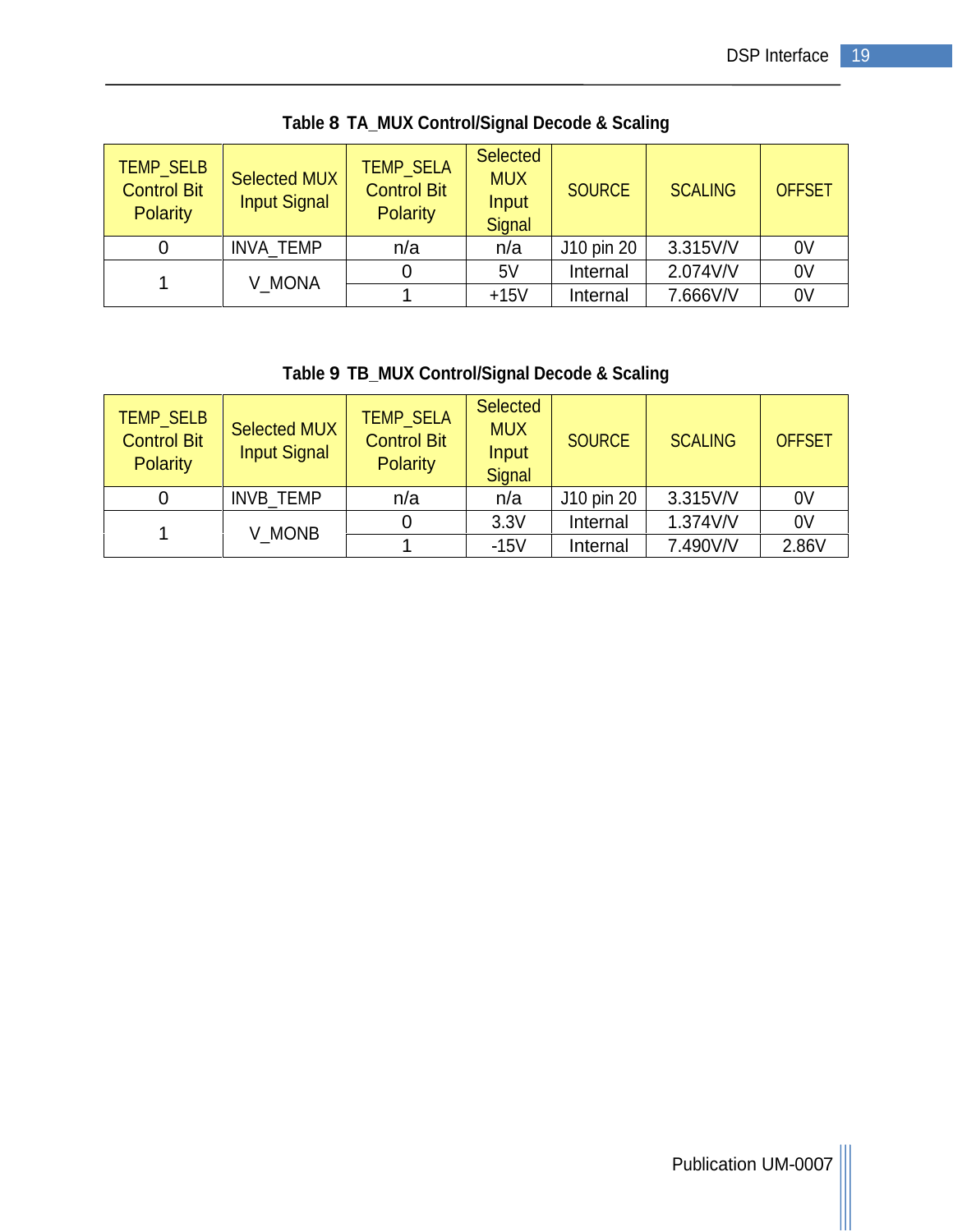# **Warranty and Product Information**

# **Limited Warranty**

**What does this warranty cover and how long does it last?** This Limited Warranty is provided by Oztek Corp. ("Oztek") and covers defects in workmanship and materials in your OZDSP3000 controller. This Warranty Period lasts for 18 months from the date of purchase at the point of sale to you, the original end user customer, unless otherwise agreed in writing. You will be required to demonstrate proof of purchase to make warranty claims. This Limited Warranty is transferable to subsequent owners but only for the unexpired portion of the Warranty Period. Subsequent owners also require original proof of purchase as described in "What proof of purchase is required?"

**What will Oztek do?** During the Warranty Period Oztek will, at its option, repair the product (if economically feasible) or replace the defective product free of charge, provided that you notify Oztek of the product defect within the Warranty Period, and provided that through inspection Oztek establishes the existence of such a defect and that it is covered by this Limited Warranty.

Oztek will, at its option, use new and/or reconditioned parts in performing warranty repair and building replacement products. Oztek reserves the right to use parts or products of original or improved design in the repair or replacement. If Oztek repairs or replaces a product, its warranty continues for the remaining portion of the original Warranty Period or 90 days from the date of the return shipment to the customer, whichever is greater. All replaced products and all parts removed from repaired products become the property of Oztek.

Oztek covers both parts and labor necessary to repair the product, and return shipment to the customer via an Oztek-selected non-expedited surface freight within the contiguous United States and Canada. Alaska, Hawaii and locations outside of the United States and Canada are excluded. Contact Oztek Customer Service for details on freight policy for return shipments from excluded areas.

**How do you get service?** If your product requires troubleshooting or warranty service, contact your merchant. If you are unable to contact your merchant, or the merchant is unable to provide service, contact Oztek directly at:

USA and the contract of the contract of the contract of the contract of the contract of the contract of the contract of the contract of the contract of the contract of the contract of the contract of the contract of the co Telephone: 603-546-0090 Fax: 603-386-6366 Email techsupport@oztekcorp.com

Direct returns may be performed according to the Oztek Return Material Authorization Policy described in your product manual.

**What proof of purchase is required?** In any warranty claim, dated proof of purchase must accompany the product and the product must not have been disassembled or modified without prior written authorization by Oztek. Proof of purchase may be in any one of the following forms:

- The dated purchase receipt from the original purchase of the product at point of sale to the end user
- The dated dealer invoice or purchase receipt showing original equipment manufacturer (OEM) status
- The dated invoice or purchase receipt showing the product exchanged under warranty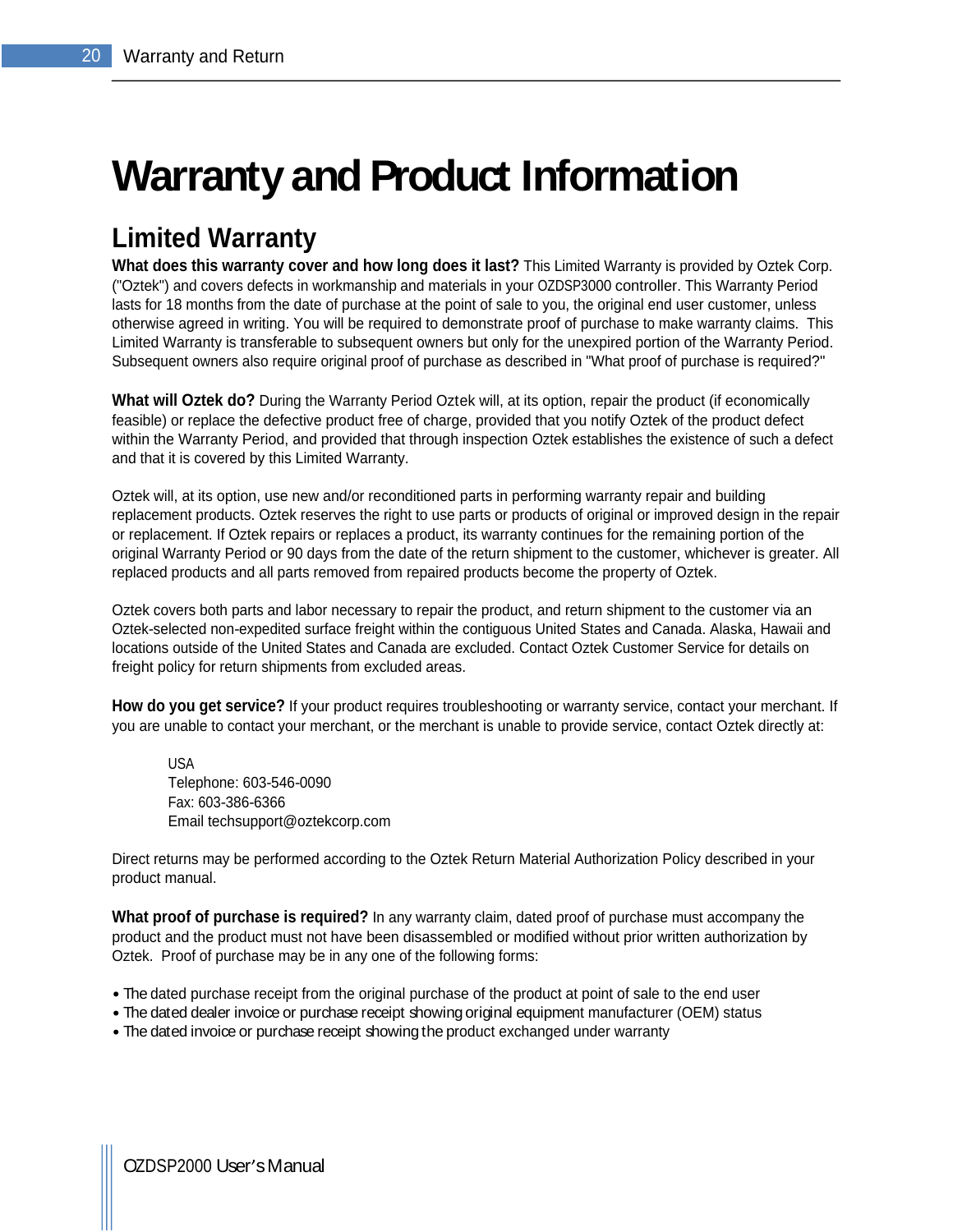**What does this warranty not cover?** Claims are limited to repair and replacement, or if in Oztek's discretion that is not possible, reimbursement up to the purchase price paid for the product. Oztek will be liable to you only for direct damages suffered by you and only up to a maximum amount equal to the purchase price of the product. This Limited Warranty does not warrant uninterrupted or error-free operation of the product or cover normal wear and tear of the product or costs related to the removal, installation, or troubleshooting of the customer's electrical systems. This warranty does not apply to and Oztek will not be responsible for any defect in or damage to:

a) The product if it has been misused, neglected, improperly installed, physically damaged or altered, either internally or externally, or damaged from improper use or use in an unsuitable environment b) The product if it has been subjected to fire, water, generalized corrosion, biological infestations, or input voltage that creates operating conditions beyond the maximum or minimum limits listed in the Oztek product specifications including high input voltage from generators and lightning strikes c) The product if repairs have been done to it other than by Oztek or its authorized service centers (hereafter "ASCs")

d) The product if it is used as a component part of a product expressly warranted by another manufacturer

e) The product if its original identification (trade-mark, serial number) markings have been defaced, altered, or removed

f) The product if it is located outside of the country where it was purchased

g) Any consequential losses that are attributable to the product losing power whether by product malfunction, installation error or misuse.

#### **Disclaimer**

#### **Product**

THIS LIMITED WARRANTY IS THE SOLE AND EXCLUSIVE WARRANTY PROVIDED BY OZTEK IN CONNECTION WITH YOUR OZTEK PRODUCT AND IS, WHERE PERMITTED BY LAW, IN LIEU OF ALL OTHER WARRANTIES, CONDITIONS, GUARANTEES, REPRESENTATIONS, OBLIGATIONS AND LIABILITIES, EXPRESS OR IMPLIED, STATUTORY OR OTHERWISE IN CONNECTION WITH THE PRODUCT, HOWEVER ARISING (WHETHER BY CONTRACT, TORT, NEGLIGENCE, PRINCIPLES OF MANUFACTURER'S LIABILITY, OPERATION OF LAW, CONDUCT, STATEMENT OR OTHERWISE), INCLUDING WITHOUT RESTRICTION ANY IMPLIED WARRANTY OR CONDITION OF QUALITY, MERCHANTABILITY OR FITNESS FOR A PARTICULAR PURPOSE. ANY IMPLIED WARRANTY OF MERCHANTABILITY OR FITNESS FOR A PARTICULAR PURPOSE TO THE EXTENT REQUIRED UNDER APPLICABLE LAW TO APPLY TO THE PRODUCT SHALL BE LIMITED IN DURATION TO THE PERIOD STIPULATED UNDER THIS LIMITED WARRANTY. IN NO EVENT WILL OZTEK BE LIABLE FOR: (a) ANY SPECIAL, INDIRECT, INCIDENTAL OR CONSEQUENTIAL DAMAGES, INCLUDING LOST PROFITS, LOST REVENUES, FAILURE TO REALIZE EXPECTED SAVINGS, OR OTHER COMMERCIAL OR ECONOMIC LOSSES OF ANY KIND, EVEN IF OZTEK HAS BEEN ADVISED, OR HAD REASON TO KNOW, OF THE POSSIBILITY OF SUCH DAMAGE, (b) ANY LIABILITY ARISING IN TORT, WHETHER OR NOT ARISING OUT OF OZTEK'S NEGLIGENCE, AND ALL LOSSES OR DAMAGES TO ANY PROPERTY OR FOR ANY PERSONAL INJURY OR ECONOMIC LOSS OR DAMAGE CAUSED BY THE CONNECTION OF A PRODUCT TO ANY OTHER DEVICE OR SYSTEM, AND (c) ANY DAMAGE OR INJURY ARISING FROM OR AS A RESULT OF MISUSE OR ABUSE, OR THE INCORRECT INSTALLATION, INTEGRATION OR OPERATION OF THE PRODUCT. IF YOU ARE A CONSUMER (RATHER THAN A PURCHASER OF THE PRODUCT IN THE COURSE OF A BUSINESS) AND PURCHASED THE PRODUCT IN A MEMBER STATE OF THE EUROPEAN UNION, THIS LIMITED WARRANTY SHALL BE SUBJECT TO YOUR STATUTORY RIGHTS AS A CONSUMER UNDER THE EUROPEAN UNION PRODUCT WARRANTY DIRECTIVE 1999/44/EC AND AS SUCH DIRECTIVE HAS BEEN IMPLEMENTED IN THE EUROPEAN UNION MEMBER STATE WHERE YOU PURCHASED THE PRODUCT. FURTHER, WHILE THIS LIMITED WARRANTY GIVES YOU SPECIFIC LEGAL RIGHTS, YOU MAY HAVE OTHER RIGHTS WHICH MAY VARY FROM EU MEMBER STATE TO EU MEMBER STATE OR, IF YOU DID NOT PURCHASE THE PRODUCT IN AN EU MEMBER STATE, IN THE COUNTRY YOU PURCHASED THE PRODUCT WHICH MAY VARY FROM COUNTRY TO COUNTRY AND JURISDICTION TO JURISDICTION.